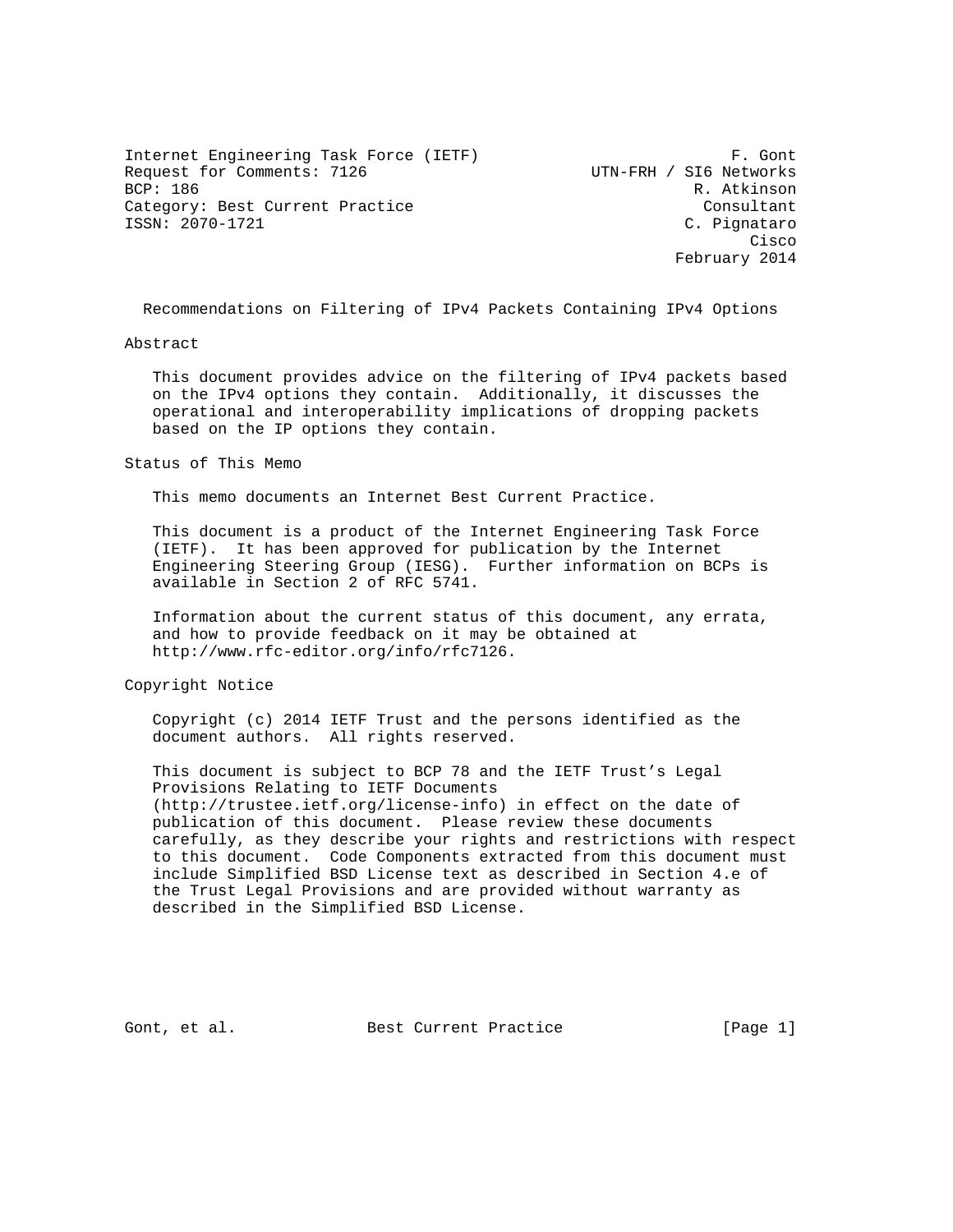Table of Contents

| $\overline{3}$<br>Terminology and Conventions Used in This Document<br>1.1.<br>$\overline{4}$<br>$\overline{4}$<br>5<br>3. General Security Implications of IP Options<br>5<br>3.1. Processing Requirements<br>7<br>4. Advice on the Handling of Packets with Specific IP Options .<br>End of Option List (Type = 0)<br>7<br>4.1.<br>4.2.<br>No Operation (Type = 1)<br>Loose Source and Record Route (LSRR) (Type = 131) $\ldots$ .<br>4.3.<br>Strict Source and Record Route (SSRR) (Type = 137)<br>4.4.<br>10<br>4.5.<br>11<br>Stream Identifier (Type = 136) (obsolete) $\ldots$<br>4.6.<br>12<br>13<br>14<br>4.9. Probe MTU (Type = 11) (obsolete) $\ldots$<br>15<br>4.10. Reply MTU (Type = 12) (obsolete) $\ldots$<br>16<br>16<br>4.12. DoD Basic Security Option (Type = 130)<br>4.13. DoD Extended Security Option (Type = 133) $\ldots$<br>20<br>4.14. Commercial IP Security Option (CIPSO) (Type = $134$ )<br>23<br>4.16. Extended Internet Protocol (Type = 145)<br>24<br>25<br>4.17. Address Extension (Type = 147) $\ldots$<br>4.18. Sender Directed Multi-Destination Delivery (Type = 149).<br>25<br>4.19. Dynamic Packet State (Type = 151) $\ldots$<br>26<br>4.20. Upstream Multicast Pkt. (Type = $152$ )<br>26<br>4.21. Quick-Start (Type = 25) |  |  |  |  |  |  |
|----------------------------------------------------------------------------------------------------------------------------------------------------------------------------------------------------------------------------------------------------------------------------------------------------------------------------------------------------------------------------------------------------------------------------------------------------------------------------------------------------------------------------------------------------------------------------------------------------------------------------------------------------------------------------------------------------------------------------------------------------------------------------------------------------------------------------------------------------------------------------------------------------------------------------------------------------------------------------------------------------------------------------------------------------------------------------------------------------------------------------------------------------------------------------------------------------------------------------------------------------------------------|--|--|--|--|--|--|
| $7\phantom{.0}$<br>8 <sup>8</sup><br>17<br>22<br>27                                                                                                                                                                                                                                                                                                                                                                                                                                                                                                                                                                                                                                                                                                                                                                                                                                                                                                                                                                                                                                                                                                                                                                                                                  |  |  |  |  |  |  |
|                                                                                                                                                                                                                                                                                                                                                                                                                                                                                                                                                                                                                                                                                                                                                                                                                                                                                                                                                                                                                                                                                                                                                                                                                                                                      |  |  |  |  |  |  |
|                                                                                                                                                                                                                                                                                                                                                                                                                                                                                                                                                                                                                                                                                                                                                                                                                                                                                                                                                                                                                                                                                                                                                                                                                                                                      |  |  |  |  |  |  |
|                                                                                                                                                                                                                                                                                                                                                                                                                                                                                                                                                                                                                                                                                                                                                                                                                                                                                                                                                                                                                                                                                                                                                                                                                                                                      |  |  |  |  |  |  |
|                                                                                                                                                                                                                                                                                                                                                                                                                                                                                                                                                                                                                                                                                                                                                                                                                                                                                                                                                                                                                                                                                                                                                                                                                                                                      |  |  |  |  |  |  |
|                                                                                                                                                                                                                                                                                                                                                                                                                                                                                                                                                                                                                                                                                                                                                                                                                                                                                                                                                                                                                                                                                                                                                                                                                                                                      |  |  |  |  |  |  |
|                                                                                                                                                                                                                                                                                                                                                                                                                                                                                                                                                                                                                                                                                                                                                                                                                                                                                                                                                                                                                                                                                                                                                                                                                                                                      |  |  |  |  |  |  |
|                                                                                                                                                                                                                                                                                                                                                                                                                                                                                                                                                                                                                                                                                                                                                                                                                                                                                                                                                                                                                                                                                                                                                                                                                                                                      |  |  |  |  |  |  |
|                                                                                                                                                                                                                                                                                                                                                                                                                                                                                                                                                                                                                                                                                                                                                                                                                                                                                                                                                                                                                                                                                                                                                                                                                                                                      |  |  |  |  |  |  |
|                                                                                                                                                                                                                                                                                                                                                                                                                                                                                                                                                                                                                                                                                                                                                                                                                                                                                                                                                                                                                                                                                                                                                                                                                                                                      |  |  |  |  |  |  |
|                                                                                                                                                                                                                                                                                                                                                                                                                                                                                                                                                                                                                                                                                                                                                                                                                                                                                                                                                                                                                                                                                                                                                                                                                                                                      |  |  |  |  |  |  |
|                                                                                                                                                                                                                                                                                                                                                                                                                                                                                                                                                                                                                                                                                                                                                                                                                                                                                                                                                                                                                                                                                                                                                                                                                                                                      |  |  |  |  |  |  |
|                                                                                                                                                                                                                                                                                                                                                                                                                                                                                                                                                                                                                                                                                                                                                                                                                                                                                                                                                                                                                                                                                                                                                                                                                                                                      |  |  |  |  |  |  |
|                                                                                                                                                                                                                                                                                                                                                                                                                                                                                                                                                                                                                                                                                                                                                                                                                                                                                                                                                                                                                                                                                                                                                                                                                                                                      |  |  |  |  |  |  |
|                                                                                                                                                                                                                                                                                                                                                                                                                                                                                                                                                                                                                                                                                                                                                                                                                                                                                                                                                                                                                                                                                                                                                                                                                                                                      |  |  |  |  |  |  |
|                                                                                                                                                                                                                                                                                                                                                                                                                                                                                                                                                                                                                                                                                                                                                                                                                                                                                                                                                                                                                                                                                                                                                                                                                                                                      |  |  |  |  |  |  |
|                                                                                                                                                                                                                                                                                                                                                                                                                                                                                                                                                                                                                                                                                                                                                                                                                                                                                                                                                                                                                                                                                                                                                                                                                                                                      |  |  |  |  |  |  |
|                                                                                                                                                                                                                                                                                                                                                                                                                                                                                                                                                                                                                                                                                                                                                                                                                                                                                                                                                                                                                                                                                                                                                                                                                                                                      |  |  |  |  |  |  |
|                                                                                                                                                                                                                                                                                                                                                                                                                                                                                                                                                                                                                                                                                                                                                                                                                                                                                                                                                                                                                                                                                                                                                                                                                                                                      |  |  |  |  |  |  |
|                                                                                                                                                                                                                                                                                                                                                                                                                                                                                                                                                                                                                                                                                                                                                                                                                                                                                                                                                                                                                                                                                                                                                                                                                                                                      |  |  |  |  |  |  |
|                                                                                                                                                                                                                                                                                                                                                                                                                                                                                                                                                                                                                                                                                                                                                                                                                                                                                                                                                                                                                                                                                                                                                                                                                                                                      |  |  |  |  |  |  |
|                                                                                                                                                                                                                                                                                                                                                                                                                                                                                                                                                                                                                                                                                                                                                                                                                                                                                                                                                                                                                                                                                                                                                                                                                                                                      |  |  |  |  |  |  |
|                                                                                                                                                                                                                                                                                                                                                                                                                                                                                                                                                                                                                                                                                                                                                                                                                                                                                                                                                                                                                                                                                                                                                                                                                                                                      |  |  |  |  |  |  |
|                                                                                                                                                                                                                                                                                                                                                                                                                                                                                                                                                                                                                                                                                                                                                                                                                                                                                                                                                                                                                                                                                                                                                                                                                                                                      |  |  |  |  |  |  |
|                                                                                                                                                                                                                                                                                                                                                                                                                                                                                                                                                                                                                                                                                                                                                                                                                                                                                                                                                                                                                                                                                                                                                                                                                                                                      |  |  |  |  |  |  |
|                                                                                                                                                                                                                                                                                                                                                                                                                                                                                                                                                                                                                                                                                                                                                                                                                                                                                                                                                                                                                                                                                                                                                                                                                                                                      |  |  |  |  |  |  |
|                                                                                                                                                                                                                                                                                                                                                                                                                                                                                                                                                                                                                                                                                                                                                                                                                                                                                                                                                                                                                                                                                                                                                                                                                                                                      |  |  |  |  |  |  |
| 4.22. RFC3692-Style Experiment (Types = 30, 94, 158, and 222).<br>28                                                                                                                                                                                                                                                                                                                                                                                                                                                                                                                                                                                                                                                                                                                                                                                                                                                                                                                                                                                                                                                                                                                                                                                                 |  |  |  |  |  |  |
| 29                                                                                                                                                                                                                                                                                                                                                                                                                                                                                                                                                                                                                                                                                                                                                                                                                                                                                                                                                                                                                                                                                                                                                                                                                                                                   |  |  |  |  |  |  |
| 31                                                                                                                                                                                                                                                                                                                                                                                                                                                                                                                                                                                                                                                                                                                                                                                                                                                                                                                                                                                                                                                                                                                                                                                                                                                                   |  |  |  |  |  |  |
|                                                                                                                                                                                                                                                                                                                                                                                                                                                                                                                                                                                                                                                                                                                                                                                                                                                                                                                                                                                                                                                                                                                                                                                                                                                                      |  |  |  |  |  |  |
|                                                                                                                                                                                                                                                                                                                                                                                                                                                                                                                                                                                                                                                                                                                                                                                                                                                                                                                                                                                                                                                                                                                                                                                                                                                                      |  |  |  |  |  |  |
| 31<br>7.1. Normative References 31                                                                                                                                                                                                                                                                                                                                                                                                                                                                                                                                                                                                                                                                                                                                                                                                                                                                                                                                                                                                                                                                                                                                                                                                                                   |  |  |  |  |  |  |
| 7.2. Informative References<br>32                                                                                                                                                                                                                                                                                                                                                                                                                                                                                                                                                                                                                                                                                                                                                                                                                                                                                                                                                                                                                                                                                                                                                                                                                                    |  |  |  |  |  |  |

Gont, et al. Best Current Practice [Page 2]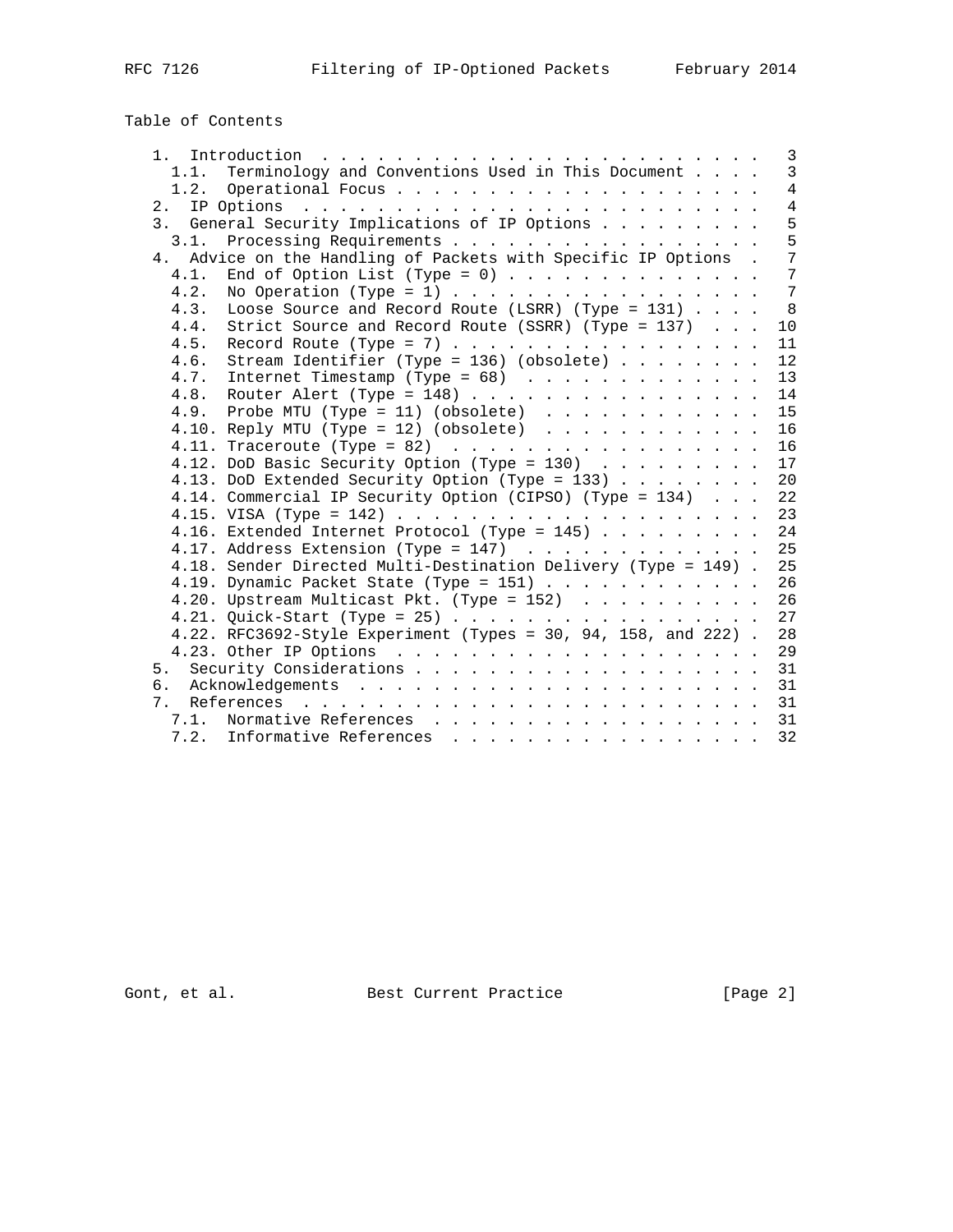## 1. Introduction

 This document discusses the filtering of IPv4 packets based on the IPv4 options they contain. Since various protocols may use IPv4 options to some extent, dropping packets based on the options they contain may have implications on the proper functioning of such protocols. Therefore, this document attempts to discuss the operational and interoperability implications of such dropping. Additionally, it outlines what a network operator might do in typical enterprise or Service Provider environments. This document also draws and is partly derived from [RFC6274], which also received review from the operational community.

 We note that data seems to indicate that there is a current widespread practice of blocking IPv4 optioned packets. There are various plausible approaches to minimize the potential negative effects of IPv4 optioned packets while allowing some option semantics. One approach is to allow for specific options that are expected or needed, and have a default deny. A different approach is to deny unneeded options and have a default allow. Yet a third possible approach is to allow for end-to-end semantics by ignoring options and treating packets as un-optioned while in transit. Experiments and currently available data tend to support the first or third approaches as more realistic. Some results regarding the current state of affairs with respect to dropping packets containing IP options can be found in [MEDINA] and [FONSECA]. Additionally, [BREMIER-BARR] points out that the deployed Internet already has many routers that do not process IP options.

 We also note that while this document provides advice on dropping packets on a "per IP option type", not all devices (routers, security gateways, and firewalls) may provide this capability with such granularity. Additionally, even in cases in which such functionality is provided, an operator might want to specify a dropping policy with a coarser granularity (rather than on a "per IP option type" granularity), as indicated above.

 Finally, in scenarios in which processing of IP options by intermediate systems is not required, a widespread approach is to simply ignore IP options and process the corresponding packets as if they do not contain any IP options.

1.1. Terminology and Conventions Used in This Document

 The terms "fast path", "slow path", and associated relative terms ("faster path" and "slower path") are loosely defined as in Section 2 of [RFC6398].

Gont, et al. Best Current Practice [Page 3]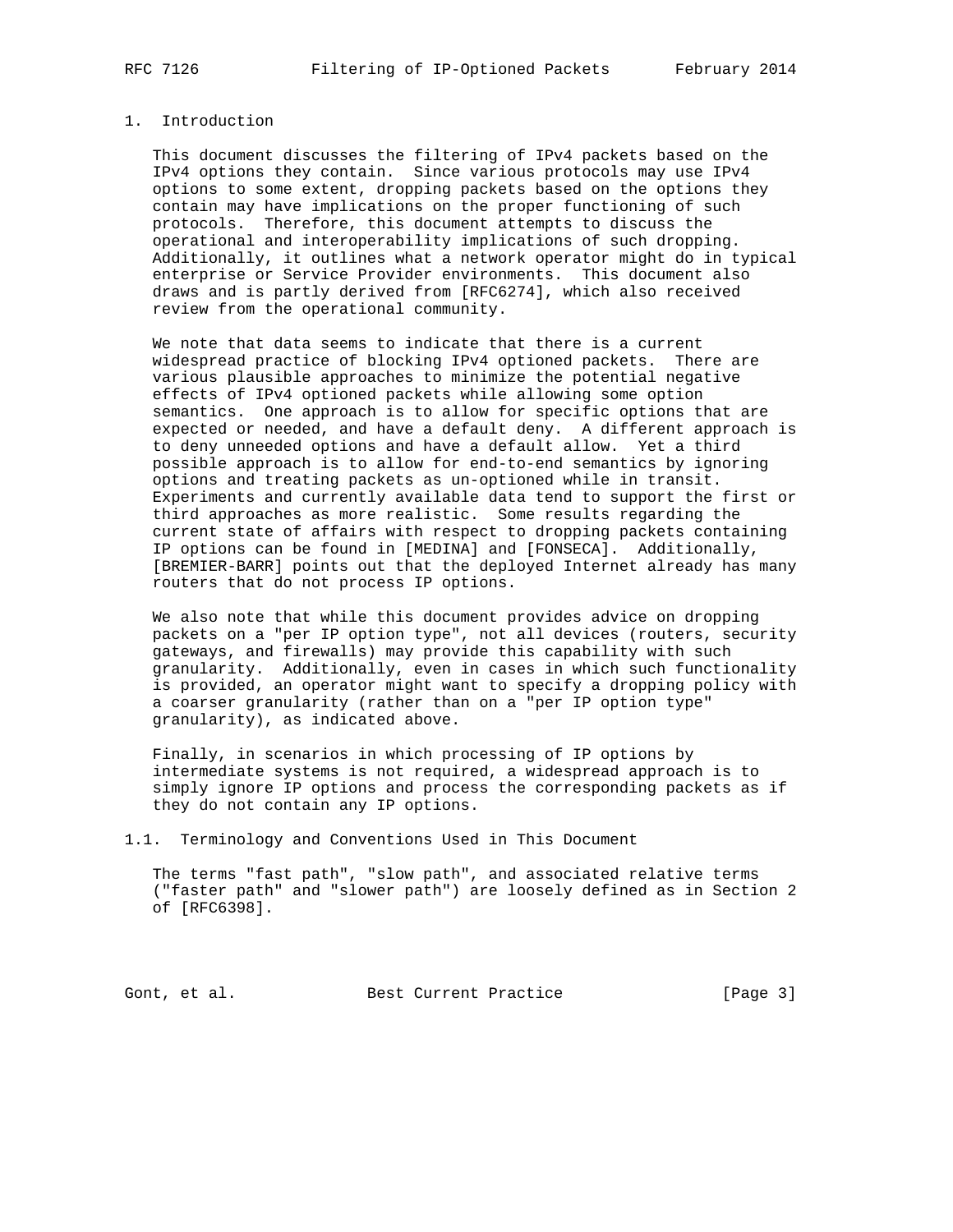Because of the security-oriented nature of this document, we are deliberately including some historical citations. The goal is to explicitly retain and show history, as well as remove ambiguity and confusion.

 The key words "MUST", "MUST NOT", "REQUIRED", "SHALL", "SHALL NOT", "SHOULD", "SHOULD NOT", "RECOMMENDED", "MAY", and "OPTIONAL" in this document are to be interpreted as described in [RFC2119].

1.2. Operational Focus

 All of the recommendations in this document have been made in an effort to optimize for operational community consensus, as best the authors have been able to determine that. This has included not only accepting feedback from public lists, but also accepting off-list feedback from people at various network operators (e.g. Internet Service Providers, content providers, educational institutions, commercial firms).

2. IP Options

 IP options allow for the extension of the Internet Protocol. As specified in [RFC0791], there are two cases for the format of an option:

- o Case 1: A single byte of option-type.
- o Case 2: An option-type byte, an option-length byte, and the actual option-data bytes.

IP options of Case 1 have the following syntax:

 +-+-+-+-+-+-+-+-+- - - - - - - - - | option-type | option-data +-+-+-+-+-+-+-+-+- - - - - - - - -

 The length of IP options of Case 1 is implicitly specified by the option-type byte.

IP options of Case 2 have the following syntax:

 +-+-+-+-+-+-+-+-+-+-+-+-+-+-+-+-+- - - - - - - - - | option-type | option-length | option-data +-+-+-+-+-+-+-+-+-+-+-+-+-+-+-+-+- - - - - - - - -

 In this case, the option-length byte counts the option-type byte and the option-length byte, as well as the actual option-data bytes.

Gont, et al. Best Current Practice [Page 4]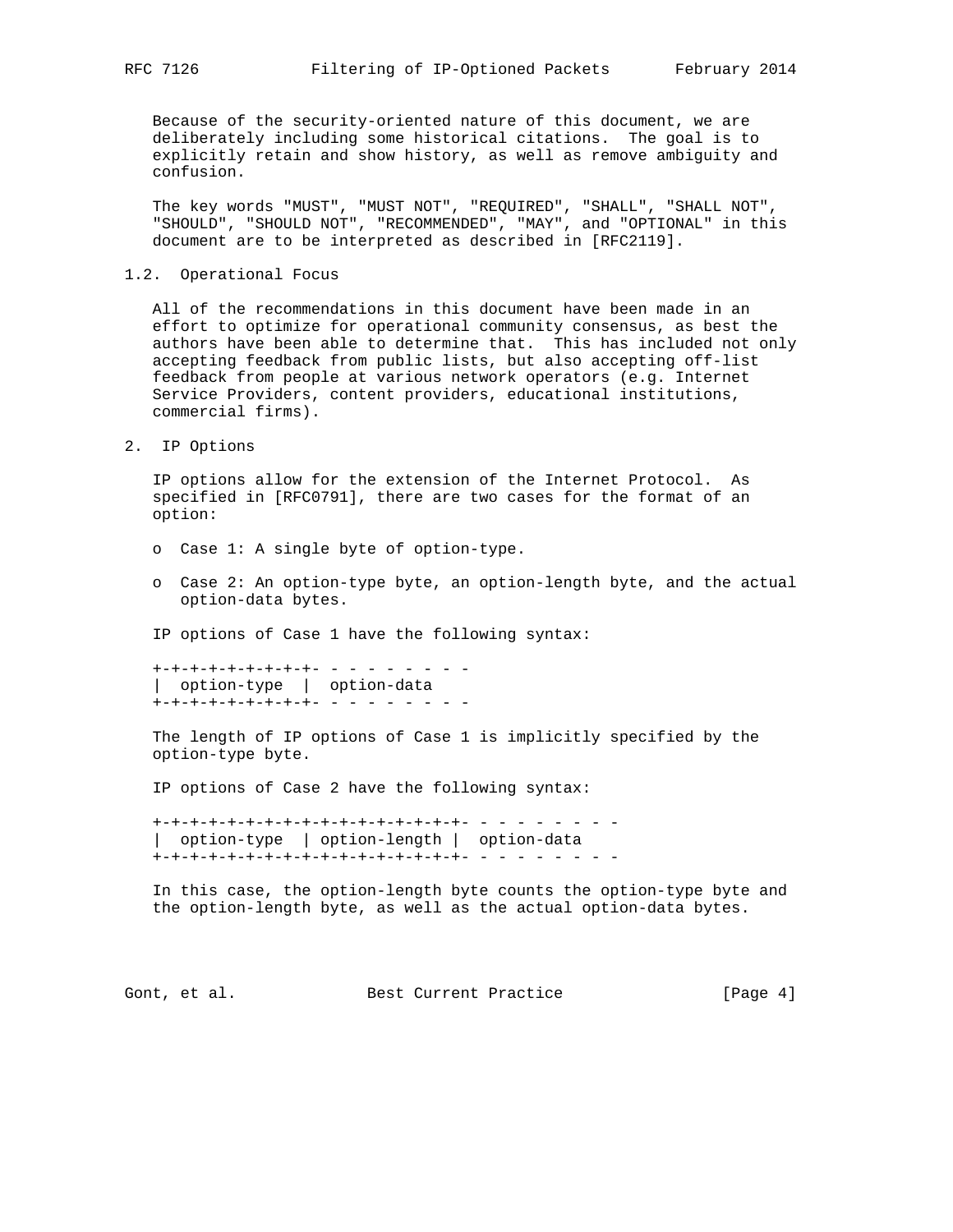All current and future options, except "End of Option List" (Type = 0) and "No Operation" (Type = 1), are of Class 2.

The option-type has three fields:

- o 1 bit: copied flag.
- o 2 bits: option class.
- o 5 bits: option number.

 The copied flag indicates whether this option should be copied to all fragments in the event the packet carrying it needs to be fragmented:

- $o \quad 0 = not copied.$
- $o \quad 1 = copied.$

The values for the option class are:

- $0 = \text{control}$ .
- o 1 = reserved for future use.
- o 2 = debugging and measurement.
- o 3 = reserved for future use.

 This format allows for the creation of new options for the extension of the Internet Protocol (IP).

 Finally, the option number identifies the syntax of the rest of the option.

 The "IP OPTION NUMBERS" registry [IANA-IP] contains the list of the currently assigned IP option numbers.

- 3. General Security Implications of IP Options
- 3.1. Processing Requirements

 Historically, most IP routers used a general-purpose CPU to process IP packets and forward them towards their destinations. This same CPU usually also processed network management traffic (e.g., SNMP), configuration commands (e.g., command line interface), and various routing protocols (e.g., RIP, OSPF, BGP, IS-IS) or other control protocols (e.g., RSVP, ICMP). In such architectures, it has been common for the general-purpose CPU also to perform any packet

Gont, et al. Best Current Practice [Page 5]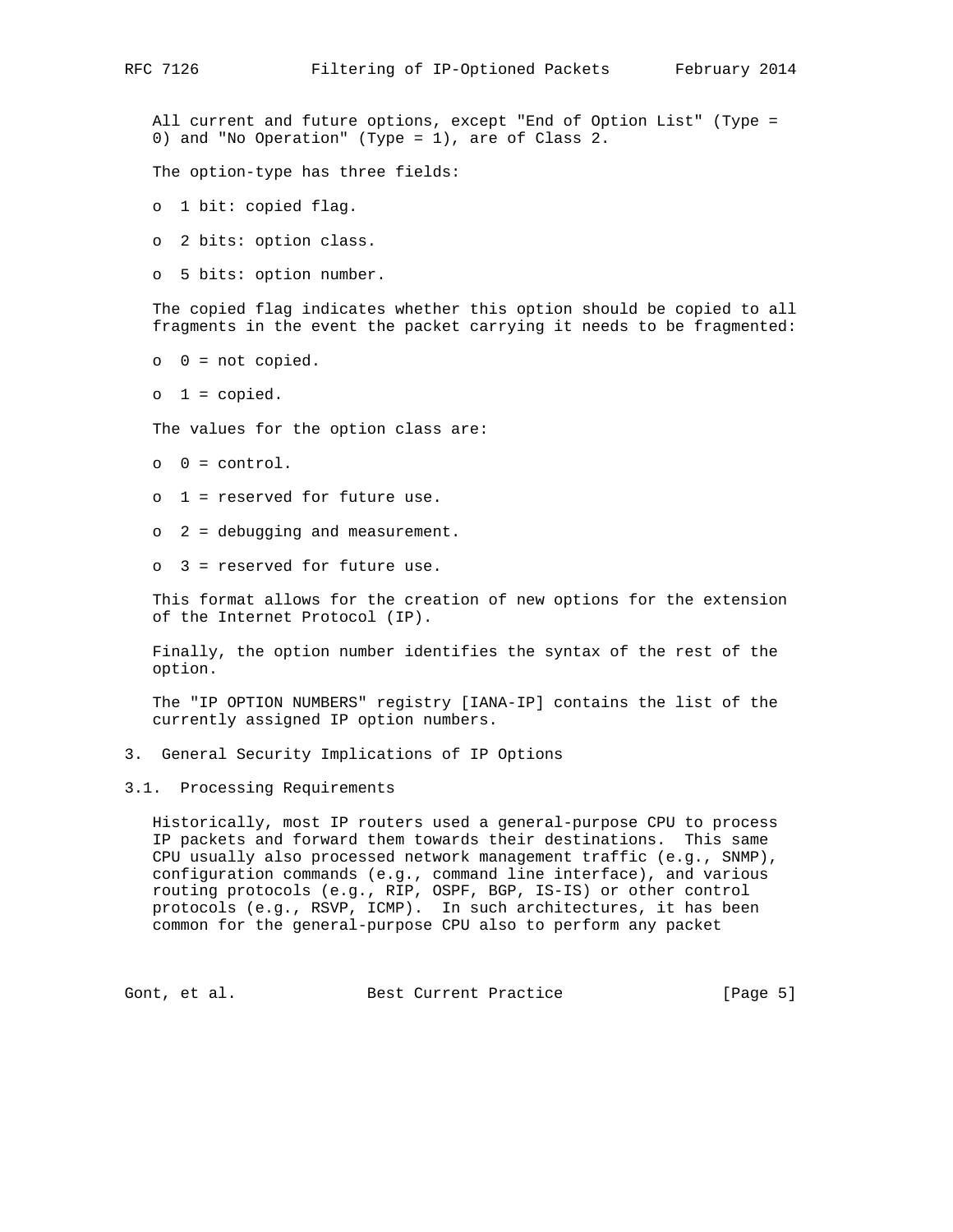filtering that has been enabled on the router (or router interface). An IP router built using this architecture often has a significant Distributed Denial-of-Service (DDoS) attack risk if the router control plane (e.g., CPU) is overwhelmed by a large number of IPv4 packets that contain IPv4 options.

 From about 1995 onwards, a growing number of IP routers have incorporated silicon specialized for IP packet processing (i.e., Field-Programmable Gate Array (FPGA), Application-Specific Integrated Circuit (ASIC)), thereby separating the function of IP packet forwarding from the other functions of the router. Such router architectures tend to be more resilient to DDoS attacks that might be seen in the global public Internet. Depending upon various implementation and configuration details, routers with a silicon packet-forwarding engine can handle high volumes of IP packets containing IP options without any adverse impact on packet-forwarding rates or on the router's control plane (e.g., general-purpose CPU). Some implementations have a configuration knob simply to forward all IP packets containing IP options at wire-speed in silicon, as if the IP packet did not contain any IP options ("ignore options & forward"). Other implementations support wire-speed silicon-based packet filtering, thereby enabling packets containing certain IP options to be selectively dropped ("drop"), packets containing certain other IP options to have those IP options ignored ("ignore options & forward"), and other packets containing different IP options to have those options processed, either on a general-purpose CPU or using custom logic (e.g., FPGA, ASIC), while the packet is being forwarded ("process option & forward").

 Broadly speaking, any IP packet that requires processing by an IP router's general-purpose CPU can be a DDoS risk to that router's general-purpose CPU (and thus to the router itself). However, at present, the particular architectural and engineering details of the specific IP router being considered are important to understand when evaluating the operational security risks associated with a particular IP packet type or IP option type.

 Operators are urged to consider the capabilities of potential IP routers for IP option filtering and handling as they make deployment decisions in the future.

 Additional considerations for protecting the control plane from packets containing IP options can be found in [RFC6192].

 Finally, in addition to advice to operators, this document also provides advice to router, security gateway, and firewall implementers in terms of providing the capability to filter packets

Gont, et al. Best Current Practice [Page 6]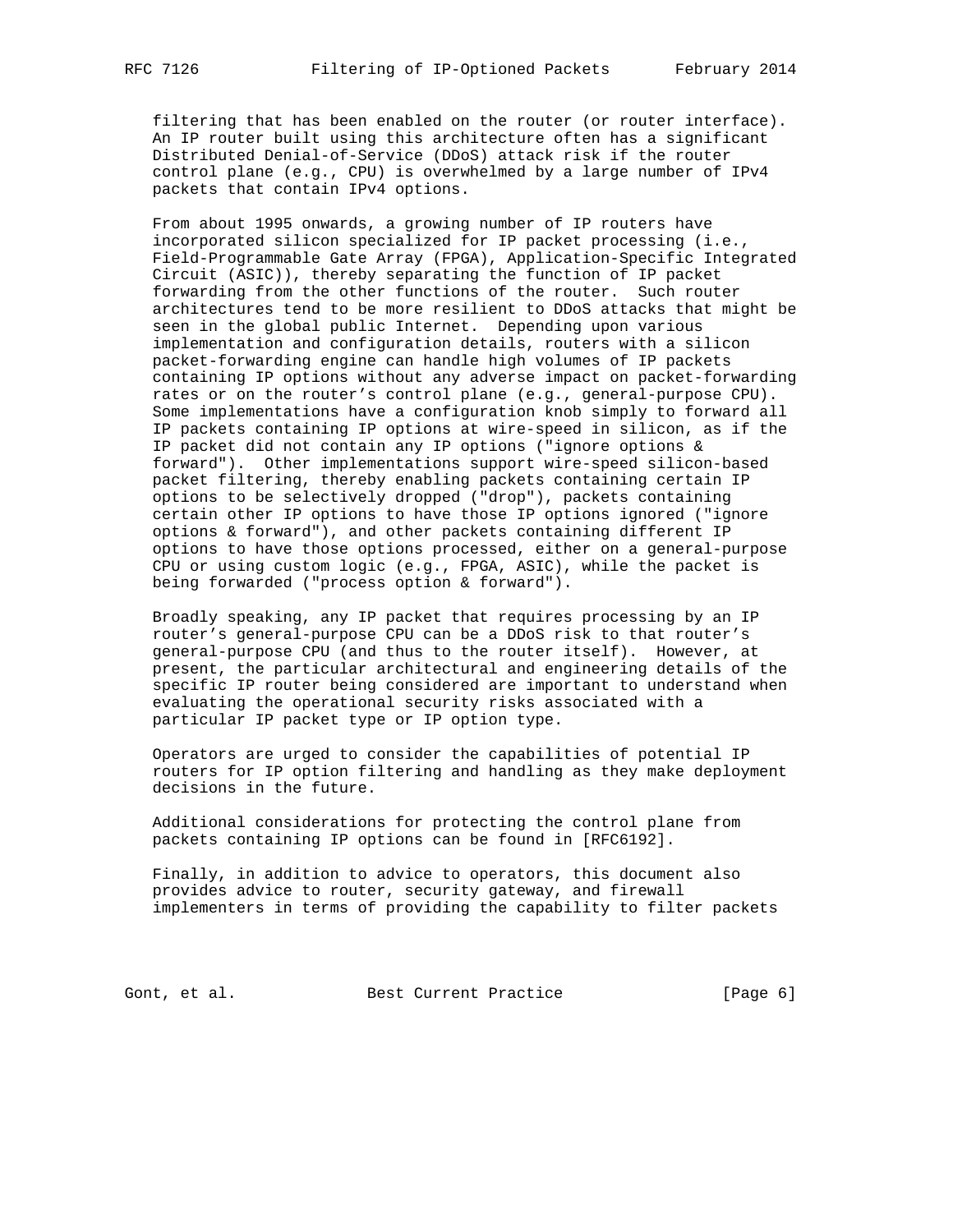with different granularities: both on a "per IP option type" granularity (to maximize flexibility) as well as more coarse filters (to minimize configuration complexity).

4. Advice on the Handling of Packets with Specific IP Options

 The following subsections contain a description of each of the IP options that have so far been specified, a discussion of possible interoperability implications if packets containing such options are dropped, and specific advice on whether to drop packets containing these options in a typical enterprise or Service Provider environment.

- 4.1. End of Option List (Type = 0)
- 4.1.1. Uses

 This option is used to indicate the "end of options" in those cases in which the end of options would not coincide with the end of the Internet Protocol header.

4.1.2. Option Specification

Specified in RFC 791 [RFC0791].

4.1.3. Threats

No specific security issues are known for this IPv4 option.

4.1.4. Operational and Interoperability Impact if Blocked

 Packets containing any IP options are likely to include an End of Option List. Therefore, if packets containing this option are dropped, it is very likely that legitimate traffic is blocked.

4.1.5. Advice

 Routers, security gateways, and firewalls SHOULD NOT drop packets because they contain this option.

- 4.2. No Operation (Type = 1)
- 4.2.1. Uses

 The no-operation option is basically meant to allow the sending system to align subsequent options in, for example, 32-bit boundaries.

Gont, et al. Best Current Practice [Page 7]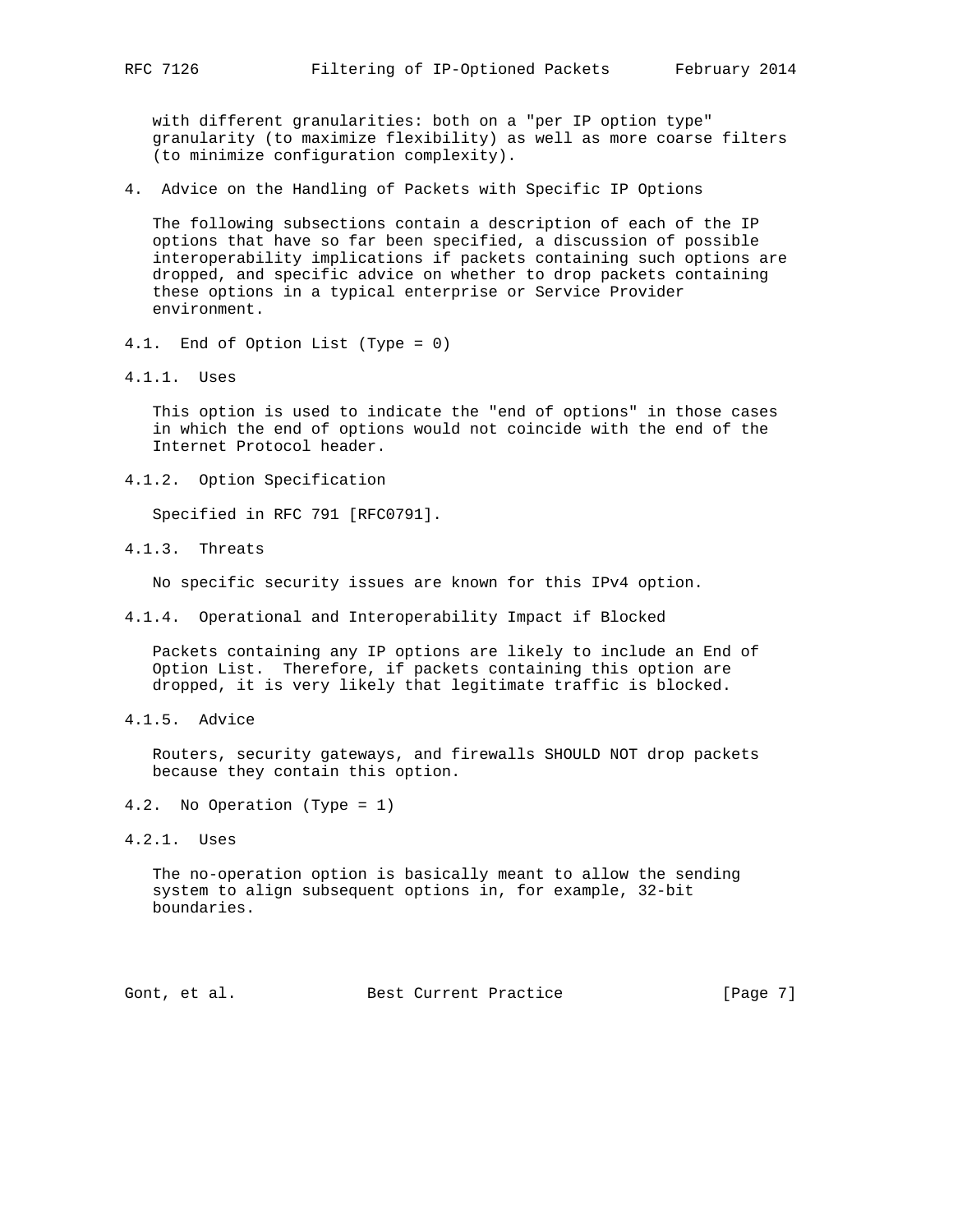4.2.2. Option Specification

Specified in RFC 791 [RFC0791].

4.2.3. Threats

No specific security issues are known for this IPv4 option.

4.2.4. Operational and Interoperability Impact if Blocked

 Packets containing any IP options are likely to include a No Operation option. Therefore, if packets containing this option are dropped, it is very likely that legitimate traffic is blocked.

4.2.5. Advice

 Routers, security gateways, and firewalls SHOULD NOT drop packets because they contain this option.

4.3. Loose Source and Record Route (LSRR) (Type = 131)

 RFC 791 states that this option should appear at most once in a given packet. Thus, if a packet contains more than one LSRR option, it should be dropped, and this event should be logged (e.g., a counter could be incremented to reflect the packet drop). Additionally, packets containing a combination of LSRR and SSRR options should be dropped, and this event should be logged (e.g., a counter could be incremented to reflect the packet drop).

4.3.1. Uses

 This option lets the originating system specify a number of intermediate systems a packet must pass through to get to the destination host. Additionally, the route followed by the packet is recorded in the option. The receiving host (end-system) must use the reverse of the path contained in the received LSRR option.

 The LSSR option can be of help in debugging some network problems. Some Internet Service Provider (ISP) peering agreements require support for this option in the routers within the peer of the ISP.

4.3.2. Option Specification

Specified in RFC 791 [RFC0791].

Gont, et al. Best Current Practice [Page 8]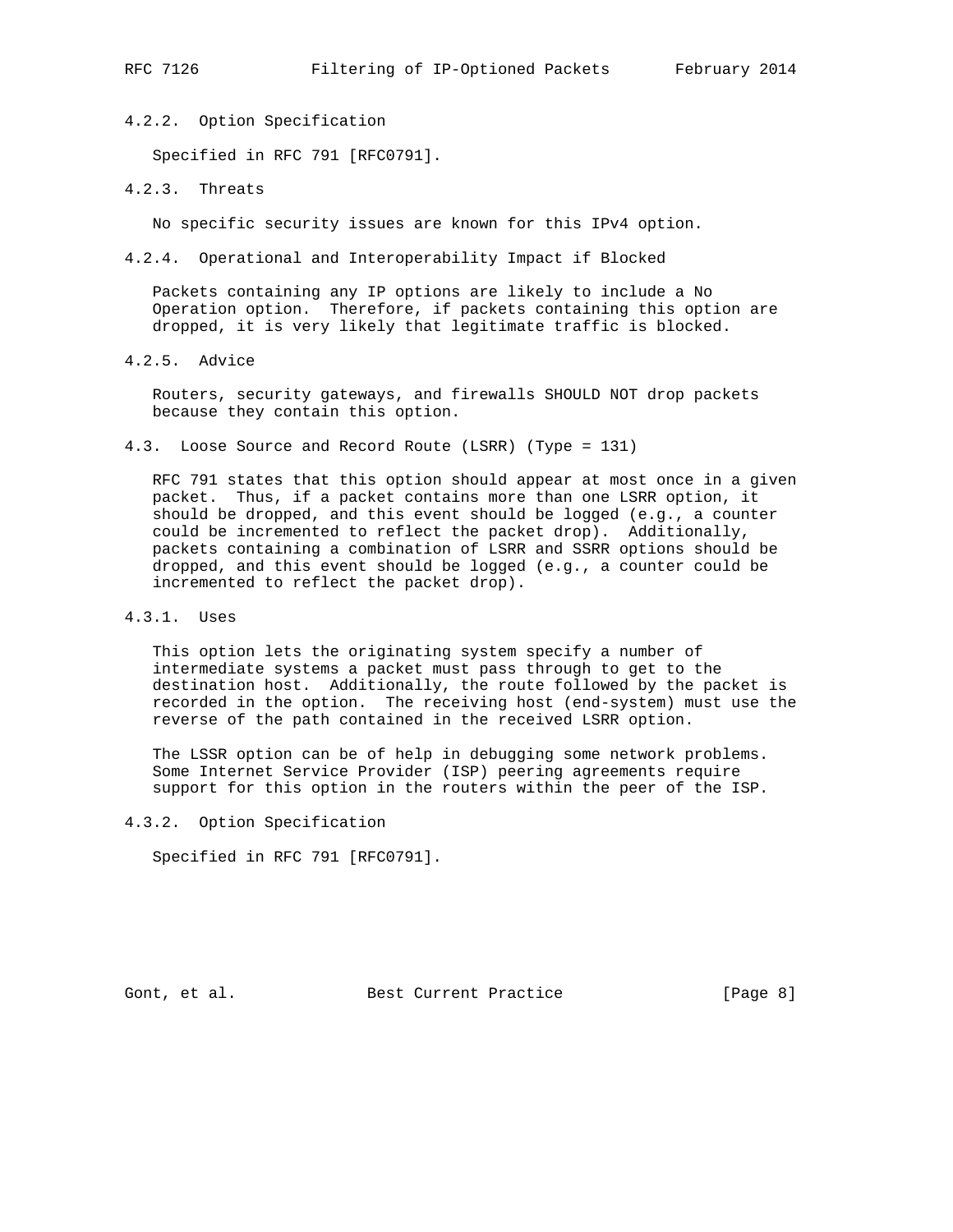## 4.3.3. Threats

 The LSRR option has well-known security implications [RFC6274]. Among other things, the option can be used to:

- o Bypass firewall rules.
- o Reach otherwise unreachable internet systems.
- o Establish TCP connections in a stealthy way.
- o Learn about the topology of a network.
- o Perform bandwidth-exhaustion attacks.

 Of these attack vectors, the one that has probably received least attention is the use of the LSRR option to perform bandwidth exhaustion attacks. The LSRR option can be used as an amplification method for performing bandwidth-exhaustion attacks, as an attacker could make a packet bounce multiple times between a number of systems by carefully crafting an LSRR option.

 This is the IPv4 version of the IPv6 amplification attack that was widely publicized in 2007 [Biondi2007]. The only difference is that the maximum length of the IPv4 header (and hence the LSRR option) limits the amplification factor when compared to the IPv6 counterpart.

 Additionally, some implementations have been found to fail to include proper sanity checks on the LSRR option, thus leading to security issues. These specific issues are believed to be solved in all modern implementations.

 [Microsoft1999] is a security advisory about a vulnerability arising from improper validation of the Pointer field of the LSRR option.

 Finally, we note that some systems were known for providing a system wide toggle to enable support for this option for those scenarios in which this option is required. However, improper implementation of such a system-wide toggle caused those systems to support the LSRR option even when explicitly configured not to do so.

 [OpenBSD1998] is a security advisory about an improper implementation of such a system-wide toggle in 4.4BSD kernels. This issue was resolved in later versions of the corresponding operating system.

Gont, et al. Best Current Practice [Page 9]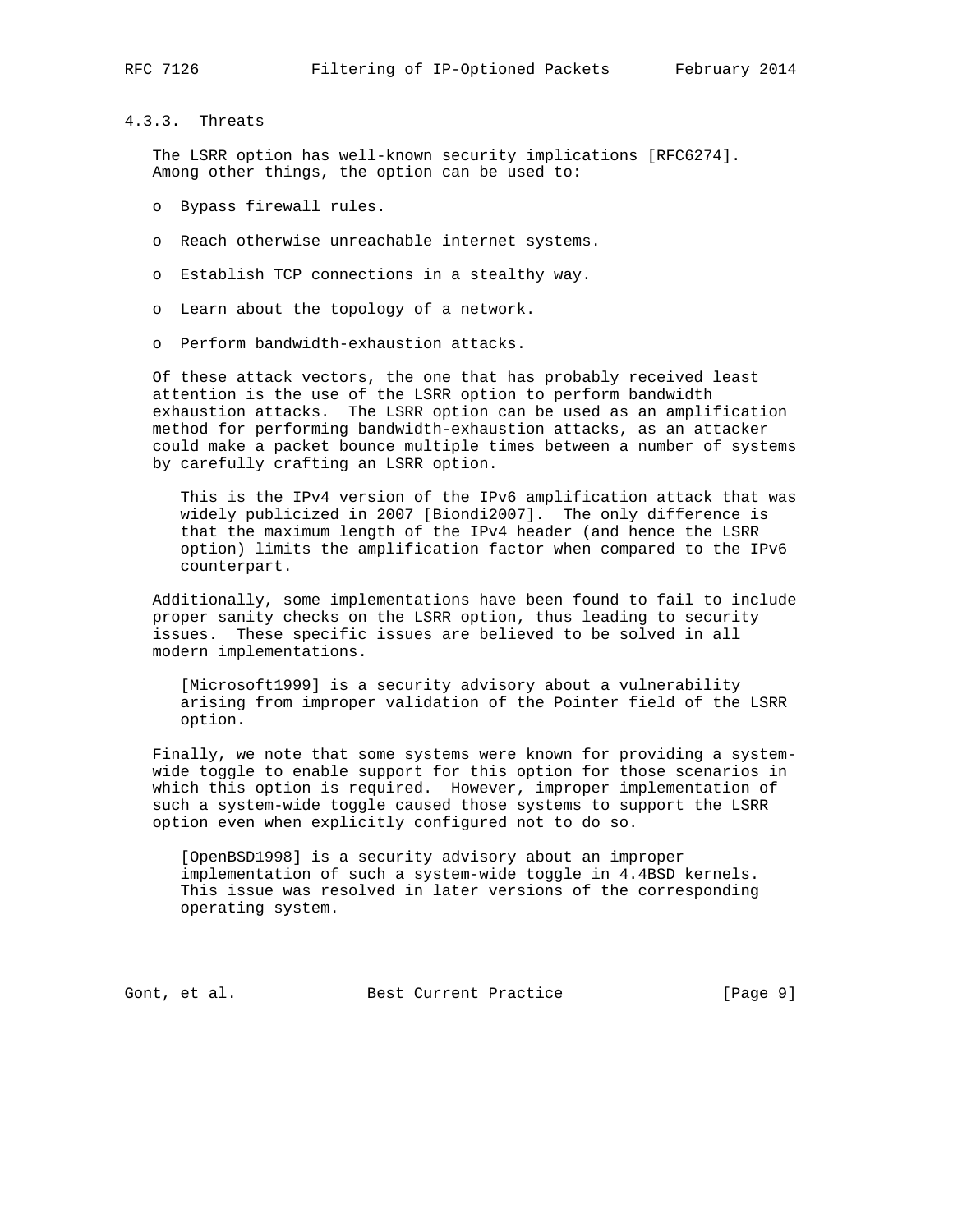# 4.3.4. Operational and Interoperability Impact if Blocked

 Network troubleshooting techniques that may employ the LSRR option (such as ping or traceroute with the appropriate arguments) would break when using the LSRR option. (Ping and traceroute without IPv4 options are not impacted.) Nevertheless, it should be noted that it is virtually impossible to use the LSRR option for troubleshooting, due to widespread dropping of packets that contain the option.

### 4.3.5. Advice

 Routers, security gateways, and firewalls SHOULD implement an option specific configuration knob to select whether packets with this option are dropped, packets with this IP option are forwarded as if they did not contain this IP option, or packets with this option are processed and forwarded as per [RFC0791]. The default setting for this knob SHOULD be "drop", and the default setting MUST be documented.

 Please note that treating packets with LSRR as if they did not contain this option can result in such packets being sent to a different device than the initially intended destination. With appropriate ingress filtering, this should not open an attack vector into the infrastructure. Nonetheless, it could result in traffic that would never reach the initially intended destination. Dropping these packets prevents unnecessary network traffic and does not make end-to-end communication any worse.

4.4. Strict Source and Record Route (SSRR) (Type = 137)

### 4.4.1. Uses

 This option allows the originating system to specify a number of intermediate systems a packet must pass through to get to the destination host. Additionally, the route followed by the packet is recorded in the option, and the destination host (end-system) must use the reverse of the path contained in the received SSRR option.

 This option is similar to the Loose Source and Record Route (LSRR) option, with the only difference that in the case of SSRR, the route specified in the option is the exact route the packet must take (i.e., no other intervening routers are allowed to be in the route).

 The SSRR option can be of help in debugging some network problems. Some ISP peering agreements require support for this option in the routers within the peer of the ISP.

Gont, et al. Best Current Practice [Page 10]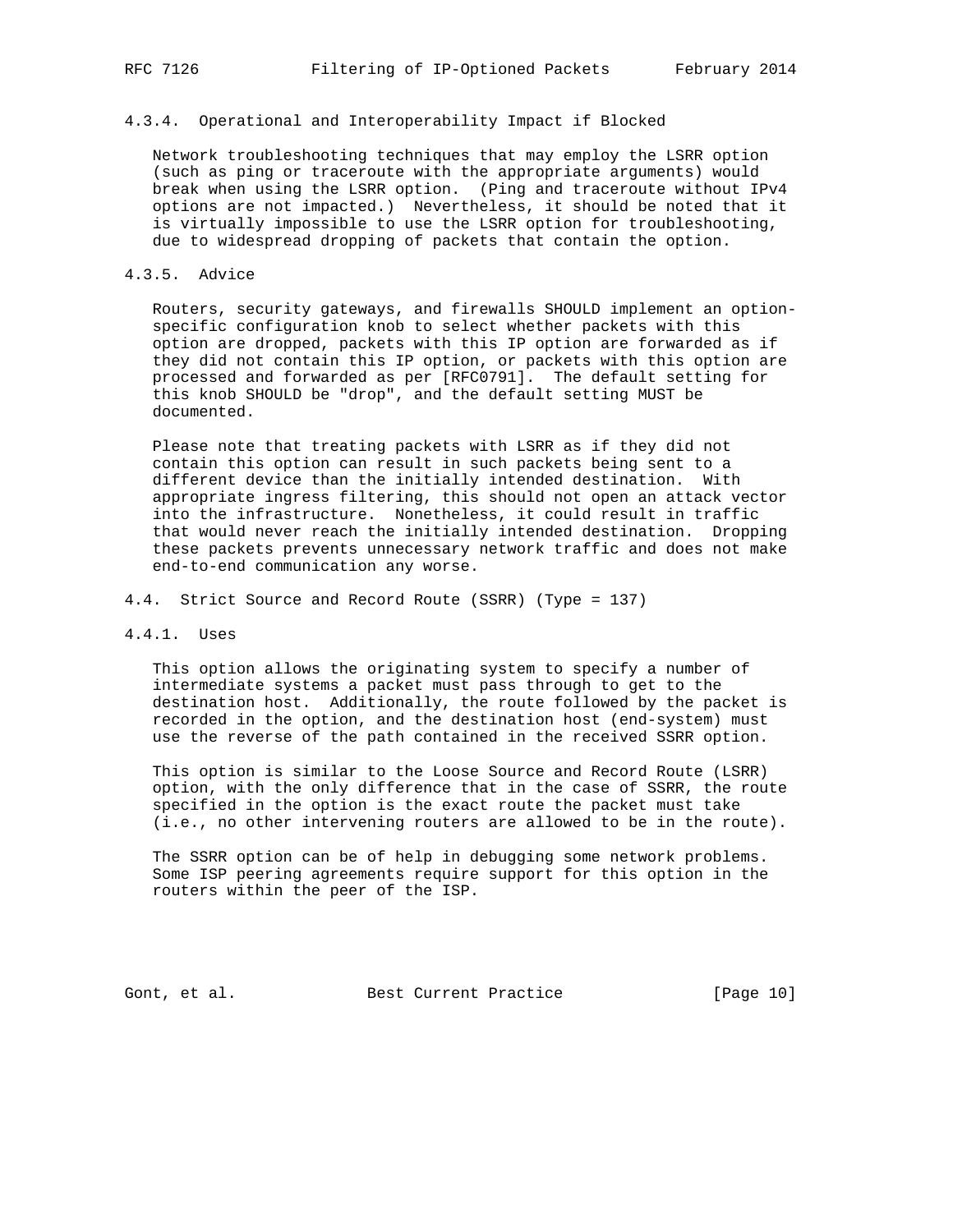### 4.4.2. Option Specification

Specified in RFC 791 [RFC0791].

## 4.4.3. Threats

 The SSRR option has the same security implications as the LSRR option. Please refer to Section 4.3 for a discussion of such security implications.

### 4.4.4. Operational and Interoperability Impact if Blocked

 Network troubleshooting techniques that may employ the SSRR option (such as ping or traceroute with the appropriate arguments) would break when using the SSRR option. (Ping and traceroute without IPv4 options are not impacted.) Nevertheless, it should be noted that it is virtually impossible to use the SSRR option for trouble-shooting, due to widespread dropping of packets that contain such option.

### 4.4.5. Advice

 Routers, security gateways, and firewalls SHOULD implement an option specific configuration knob to select whether packets with this option are dropped, packets with this IP option are forwarded as if they did not contain this IP option, or packets with this option are processed and forwarded as per [RFC0791]. The default setting for this knob SHOULD be "drop", and the default setting MUST be documented.

 Please note that treating packets with SSRR as if they did not contain this option can result in such packets being sent to a different device that the initially intended destination. With appropriate ingress filtering this should not open an attack vector into the infrastructure. Nonetheless, it could result in traffic that would never reach the initially intended destination. Dropping these packets prevents unnecessary network traffic, and does not make end-to-end communication any worse.

- 4.5. Record Route (Type = 7)
- 4.5.1. Uses

 This option provides a means to record the route that a given packet follows.

4.5.2. Option Specification

Specified in RFC 791 [RFC0791].

Gont, et al. Best Current Practice [Page 11]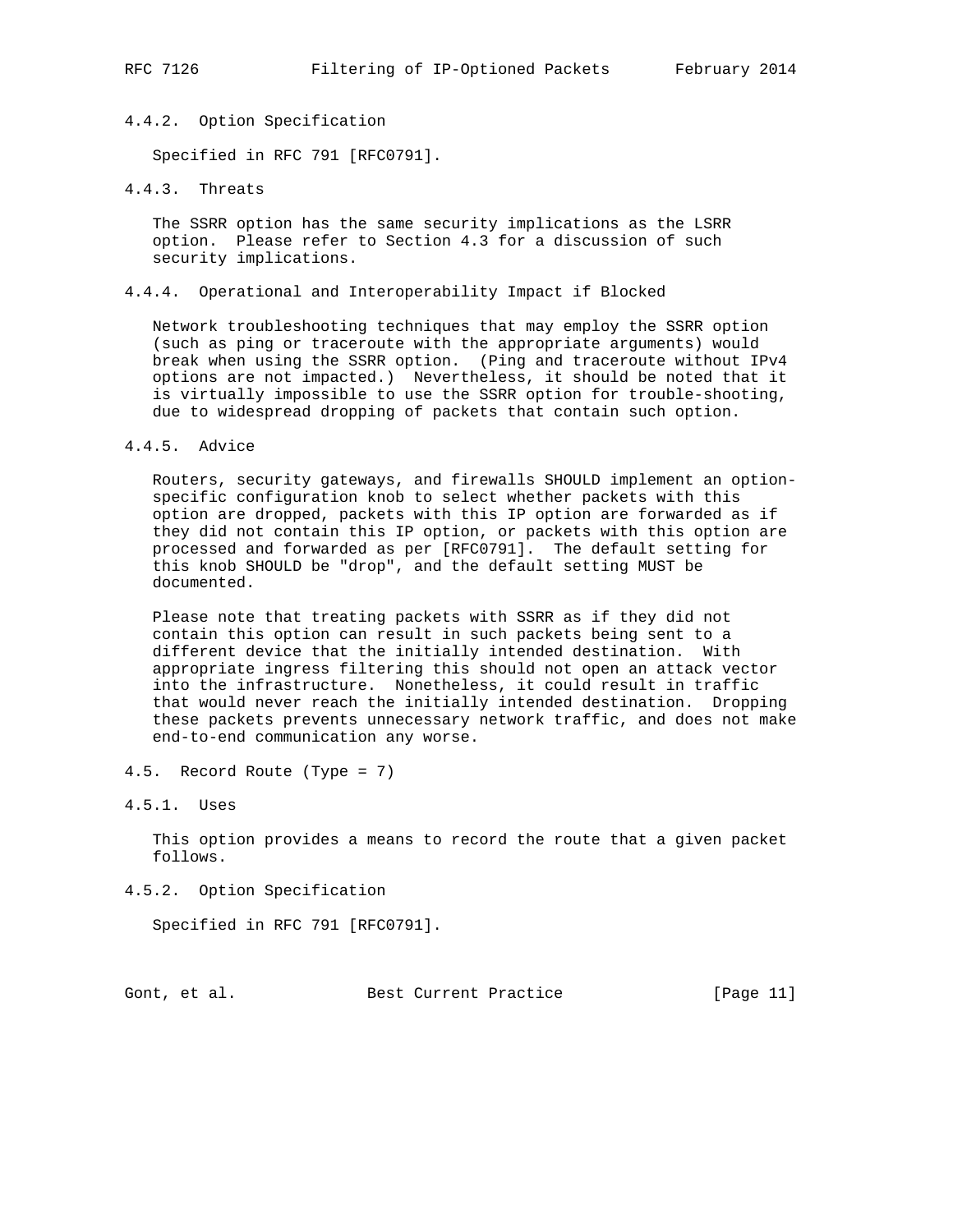## 4.5.3. Threats

 This option can be exploited to map the topology of a network. However, the limited space in the IP header limits the usefulness of this option for that purpose.

4.5.4. Operational and Interoperability Impact if Blocked

 Network troubleshooting techniques that may employ the RR option (such as ping with the RR option) would break when using the RR option. (Ping without IPv4 options is not impacted.) Nevertheless, it should be noted that it is virtually impossible to use such techniques due to widespread dropping of packets that contain RR options.

## 4.5.5. Advice

 Routers, security gateways, and firewalls SHOULD implement an option specific configuration knob to select whether packets with this option are dropped, packets with this IP option are forwarded as if they did not contain this IP option, or packets with this option are processed and forwarded as per [RFC0791]. The default setting for this knob SHOULD be "drop", and the default setting MUST be documented.

# 4.6. Stream Identifier (Type = 136) (obsolete)

 The Stream Identifier option originally provided a means for the 16-bit SATNET stream Identifier to be carried through networks that did not support the stream concept.

 However, as stated by Section 3.2.1.8 of RFC 1122 [RFC1122] and Section 4.2.2.1 of RFC 1812 [RFC1812], this option is obsolete. Therefore, it must be ignored by the processing systems. See also [IANA-IP] and [RFC6814].

 RFC 791 states that this option appears at most once in a given datagram. Therefore, if a packet contains more than one instance of this option, it should be dropped, and this event should be logged (e.g., a counter could be incremented to reflect the packet drop).

### 4.6.1. Uses

This option is obsolete. There is no current use for this option.

Gont, et al. Best Current Practice [Page 12]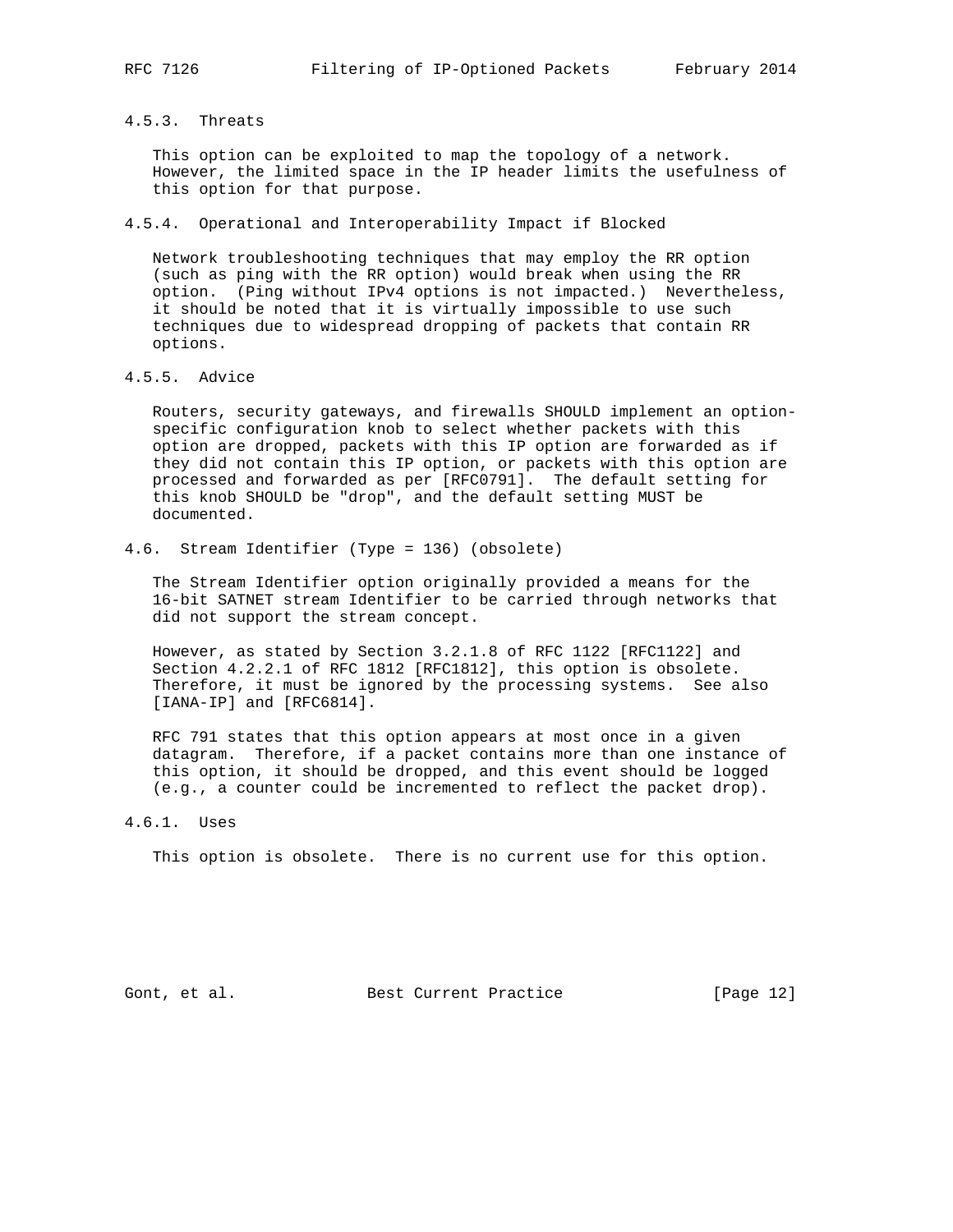4.6.2. Option Specification

 Specified in RFC 791 [RFC0791], and deprecated in RFC 1122 [RFC1122] and RFC 1812 [RFC1812]. This option has been formally obsoleted by [RFC6814].

4.6.3. Threats

No specific security issues are known for this IPv4 option.

4.6.4. Operational and Interoperability Impact if Blocked

None.

4.6.5. Advice

 Routers, security gateways, and firewalls SHOULD drop IP packets containing a Stream Identifier option.

- 4.7. Internet Timestamp (Type = 68)
- 4.7.1. Uses

 This option provides a means for recording the time at which each system (or a specified set of systems) processed this datagram, and it may optionally record the addresses of the systems providing the timestamps.

4.7.2. Option Specification

Specified by RFC 791 [RFC0791].

4.7.3. Threats

 The timestamp option has a number of security implications [RFC6274]. Among them are:

- o It allows an attacker to obtain the current time of the systems that process the packet, which the attacker may find useful in a number of scenarios.
- o It may be used to map the network topology in a similar way to the IP Record Route option.
- o It may be used to fingerprint the operating system in use by a system processing the datagram.

Gont, et al. Best Current Practice [Page 13]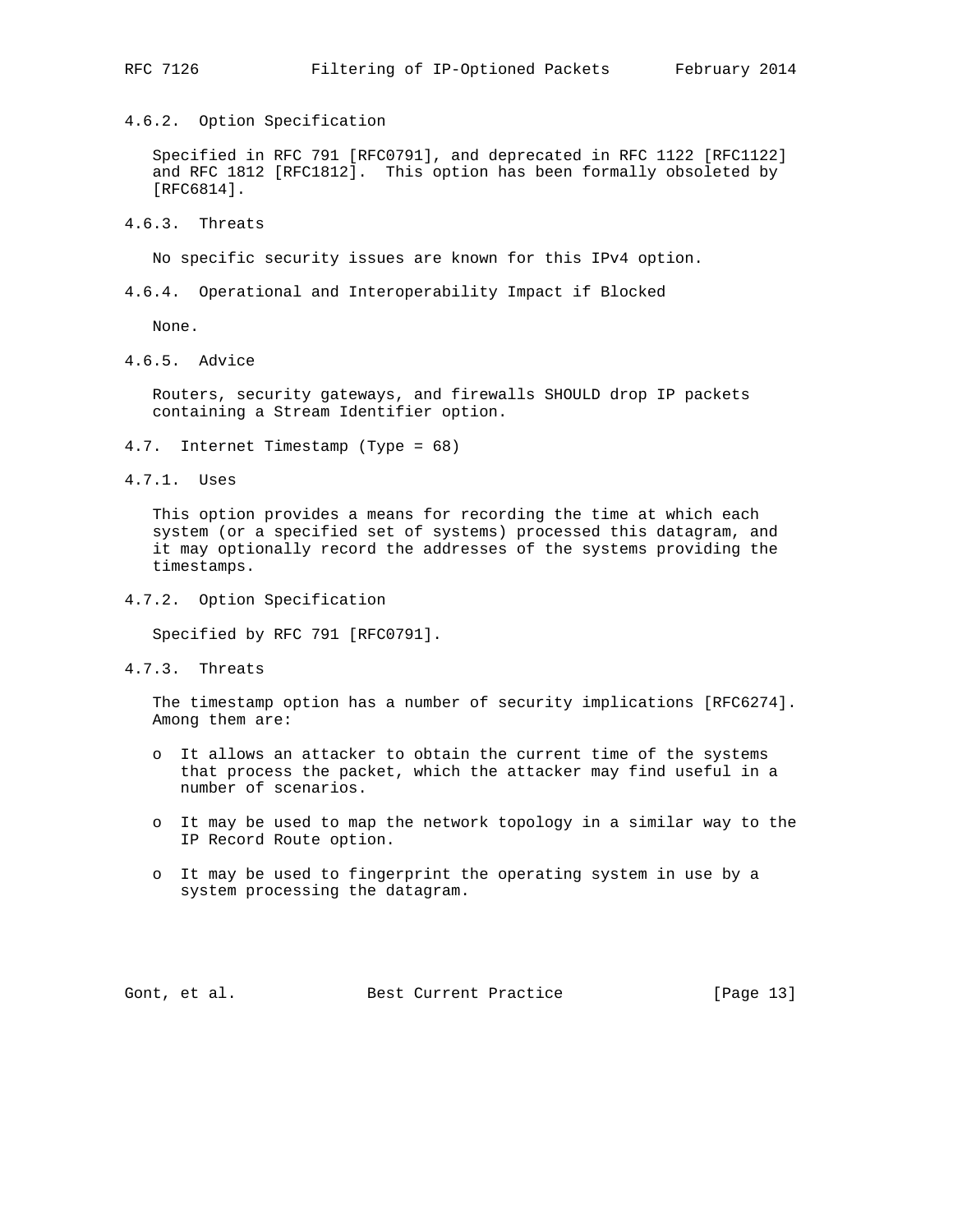o It may be used to fingerprint physical devices by analyzing the clock skew.

 [Kohno2005] describes a technique for fingerprinting devices by measuring the clock skew. It exploits, among other things, the timestamps that can be obtained by means of the ICMP timestamp request messages [RFC0791]. However, the same fingerprinting method could be implemented with the aid of the Internet Timestamp option.

4.7.4. Operational and Interoperability Impact if Blocked

 Network troubleshooting techniques that may employ the Internet Timestamp option (such as ping with the Timestamp option) would break when using the Timestamp option. (Ping without IPv4 options is not impacted.) Nevertheless, it should be noted that it is virtually impossible to use such techniques due to widespread dropping of packets that contain Internet Timestamp options.

4.7.5. Advice

 Routers, security gateways, and firewalls SHOULD drop IP packets containing an Internet Timestamp option.

- 4.8. Router Alert (Type = 148)
- 4.8.1. Uses

 The Router Alert option has the semantic "routers should examine this packet more closely, if they participate in the functionality denoted by the Value of the option".

4.8.2. Option Specification

 The Router Alert option is defined in RFC 2113 [RFC2113] and later updates to it have been clarified by RFC 5350 [RFC5350]. It contains a 16-bit Value governed by an IANA registry (see [RFC5350]).

4.8.3. Threats

 The security implications of the Router Alert option have been discussed in detail in [RFC6398]. Basically, the Router Alert option might be exploited to perform a DoS attack by exhausting CPU resources at the processing routers.

4.8.4. Operational and Interoperability Impact if Blocked

 Applications that employ the Router Alert option (such as RSVP [RFC2205]) would break.

Gont, et al. Best Current Practice [Page 14]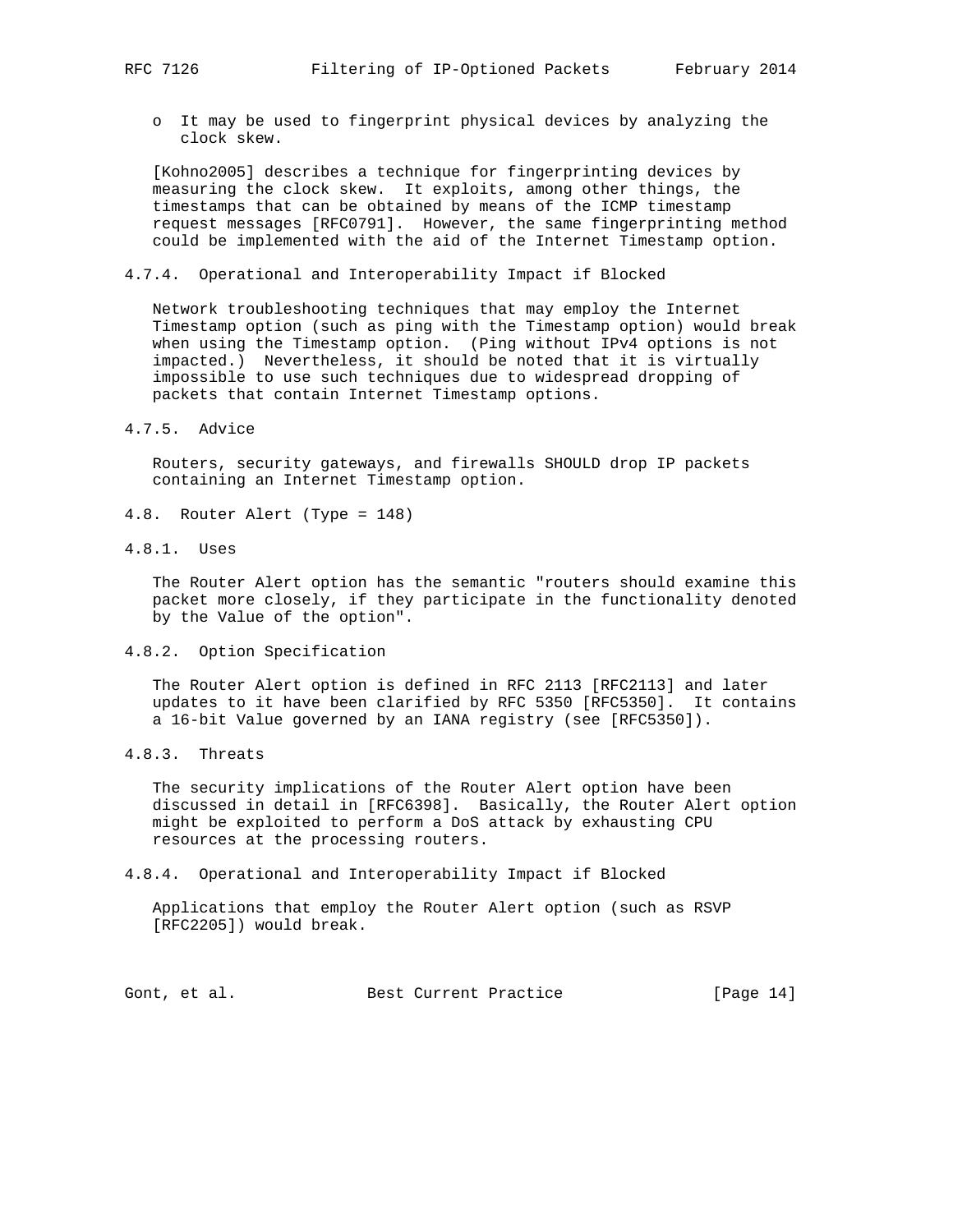## 4.8.5. Advice

 This option SHOULD be allowed only in controlled environments, where the option can be used safely. [RFC6398] identifies some such environments. In unsafe environments, packets containing this option SHOULD be dropped.

 A given router, security gateway, or firewall system has no way of knowing a priori whether this option is valid in its operational environment. Therefore, routers, security gateways, and firewalls SHOULD, by default, ignore the Router Alert option. Additionally, routers, security gateways, and firewalls SHOULD have a configuration setting that governs their reaction in the presence of packets containing the Router Alert option. This configuration setting SHOULD allow to honor and process the option, ignore the option, or drop packets containing this option.

- 4.9. Probe MTU (Type = 11) (obsolete)
- 4.9.1. Uses

 This option originally provided a mechanism to discover the Path-MTU. It has been declared obsolete.

4.9.2. Option Specification

 This option was originally defined in RFC 1063 [RFC1063] and was obsoleted with RFC 1191 [RFC1191]. This option is now obsolete, as RFC 1191 obsoletes RFC 1063 without using IP options.

4.9.3. Threats

 This option is obsolete. This option could have been exploited to cause a host to set its Path MTU (PMTU) estimate to an inordinately low or an inordinately high value, thereby causing performance problems.

4.9.4. Operational and Interoperability Impact if Blocked

None

 This option is NOT employed with the modern "Path MTU Discovery" (PMTUD) mechanism [RFC1191], which employs special ICMP messages (Type 3, Code 4) in combination with the IP DF bit. Packetization Layer PMTUD (PLPMTUD) [RFC4821] can perform PMTUD without the need for any special packets.

Gont, et al. Best Current Practice [Page 15]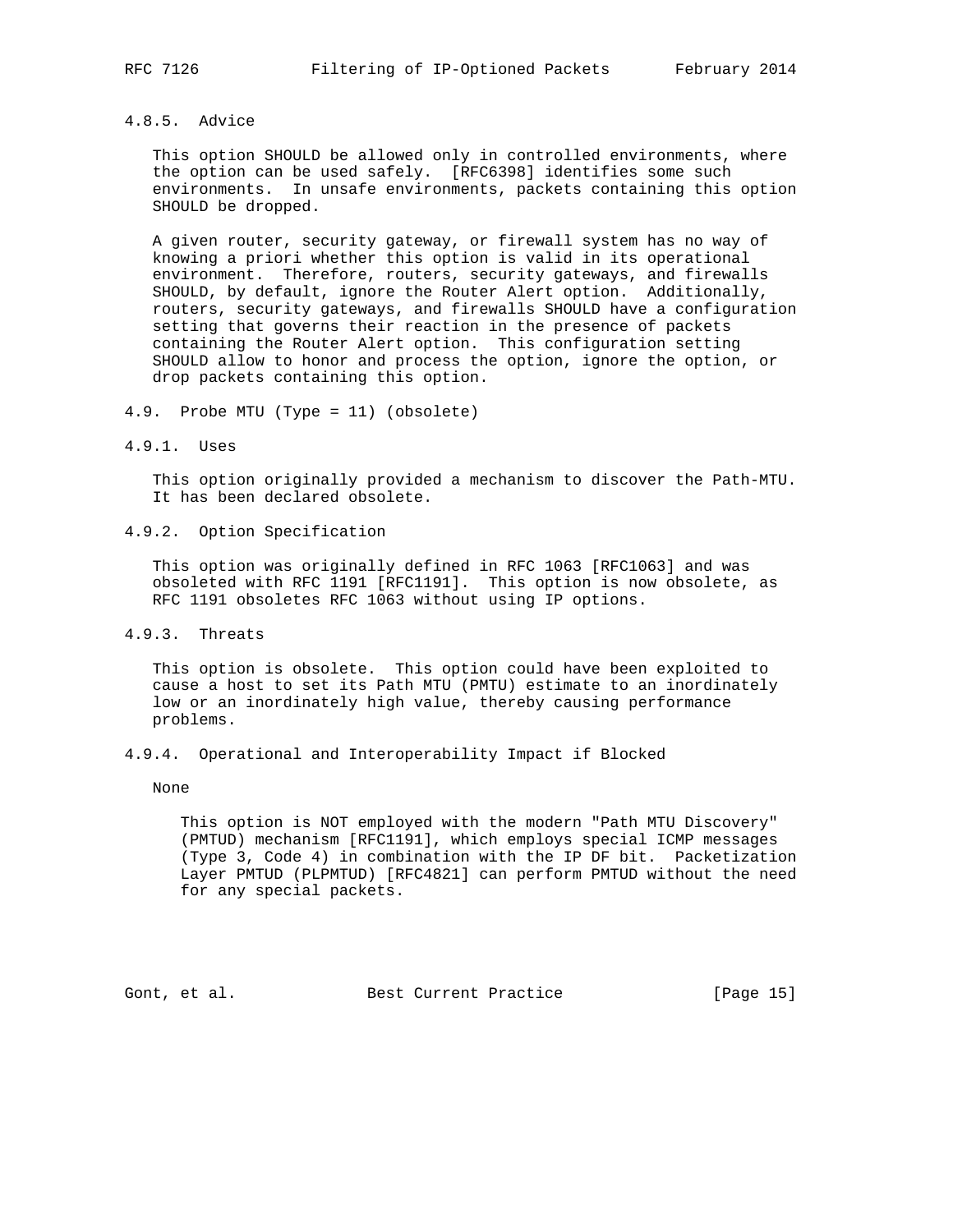4.9.5. Advice

 Routers, security gateways, and firewalls SHOULD drop IP packets that contain a Probe MTU option.

- 4.10. Reply MTU (Type = 12) (obsolete)
- 4.10.1. Uses

 This option originally provided a mechanism to discover the Path-MTU. It is now obsolete.

4.10.2. Option Specification

 This option was originally defined in RFC 1063 [RFC1063] and was obsoleted with RFC 1191 [RFC1191]. This option is now obsolete, as RFC 1191 obsoletes RFC 1063 without using IP options.

4.10.3. Threats

 This option is obsolete. This option could have been exploited to cause a host to set its PMTU estimate to an inordinately low or an inordinately high value, thereby causing performance problems.

4.10.4. Operational and Interoperability Impact if Blocked

None

 This option is NOT employed with the modern "Path MTU Discovery" (PMTUD) mechanism [RFC1191], which employs special ICMP messages (Type 3, Code 4) in combination with the IP DF bit. PLPMTUD [RFC4821] can perform PMTUD without the need of any special packets.

4.10.5. Advice

 Routers, security gateways, and firewalls SHOULD drop IP packets that contain a Reply MTU option.

- 4.11. Traceroute (Type = 82)
- 4.11.1. Uses

 This option originally provided a mechanism to trace the path to a host.

Gont, et al. Best Current Practice [Page 16]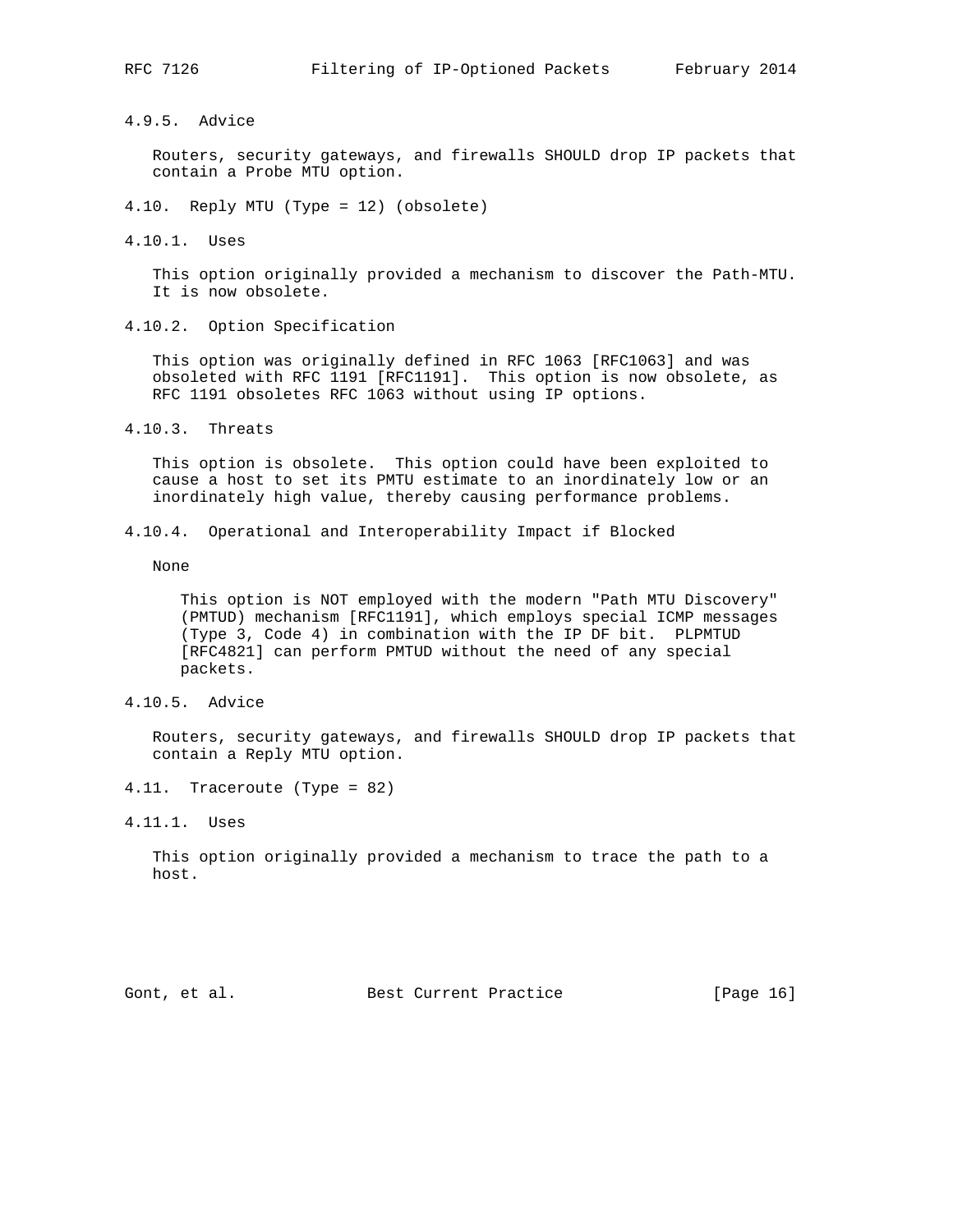4.11.2. Option Specification

 This option was originally specified by RFC 1393 [RFC1393] as "experimental", and it was never widely deployed on the public Internet. This option has been formally obsoleted by [RFC6814].

4.11.3. Threats

 This option is obsolete. Because this option required each router in the path both to provide special processing and to send an ICMP message, it could have been exploited to perform a DoS attack by exhausting CPU resources at the processing routers.

4.11.4. Operational and Interoperability Impact if Blocked

None

4.11.5. Advice

 Routers, security gateways, and firewalls SHOULD drop IP packets that contain a Traceroute option.

- 4.12. DoD Basic Security Option (Type = 130)
- 4.12.1. Uses

 This option [RFC1108] is used by Multi-Level Secure (MLS) end-systems and intermediate systems in specific environments to:

- o transmit from source to destination in a network standard representation the common security labels required by computer security models [Landwehr81],
- o validate the datagram as appropriate for transmission from the source and delivery to the destination, and,
- o ensure that the route taken by the datagram is protected to the level required by all protection authorities indicated on the datagram.

 The DoD Basic Security Option (BSO) was implemented in IRIX [IRIX2008] and is currently implemented in a number of operating systems (e.g., Security-Enhanced Linux [SELinux2008], Solaris [Solaris2008], and Cisco IOS [Cisco-IPSO]). It is also currently deployed in a number of high-security networks. These networks are typically either in physically secure locations, protected by military/governmental communications security equipment, or both.

Gont, et al. Best Current Practice [Page 17]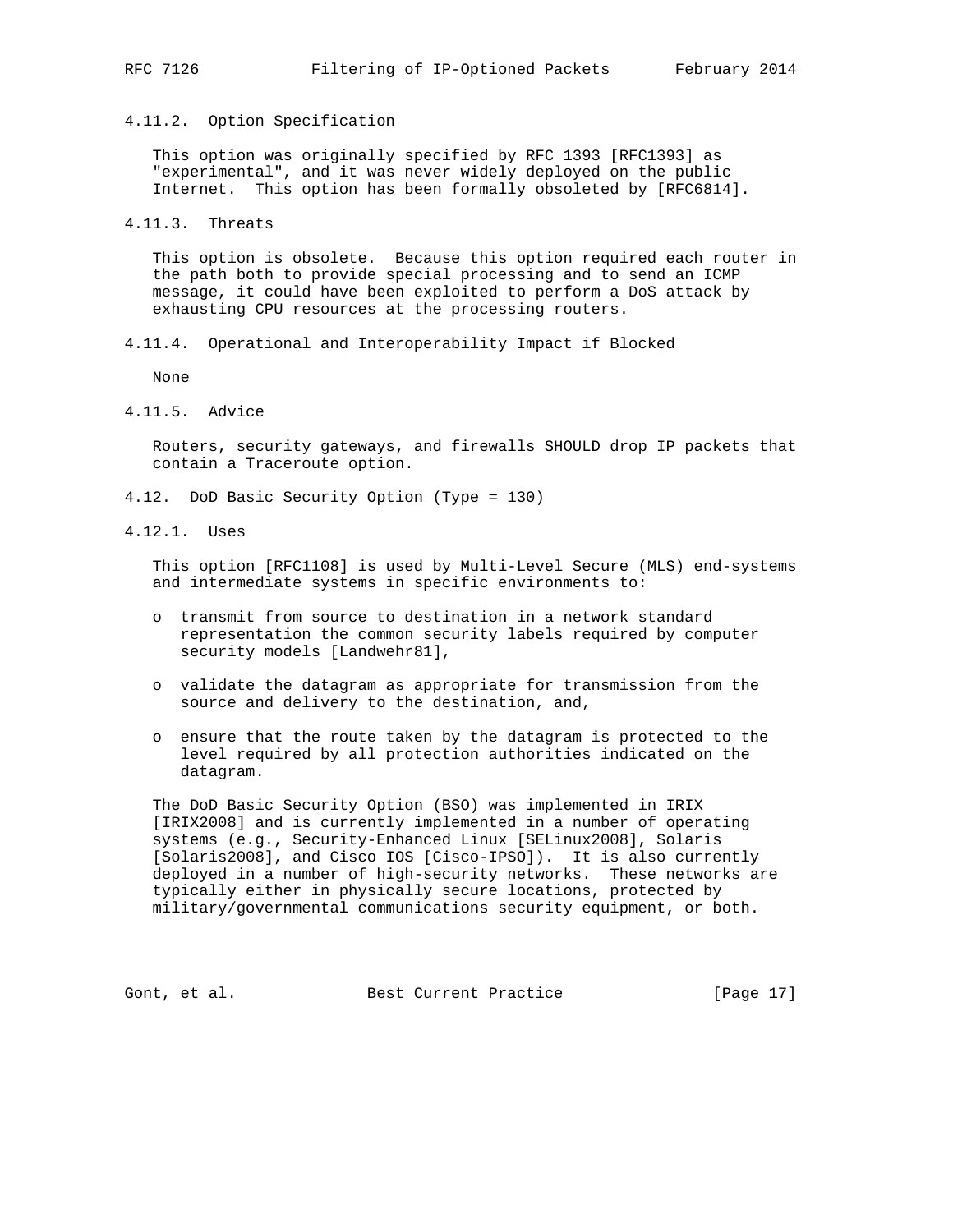Such networks are typically built using commercial off-the-shelf (COTS) IP routers and Ethernet switches, but they are not normally interconnected with the global public Internet. MLS systems are much more widely deployed now than they were at the time the then-IESG decided to remove IPSO (IP Security Options) from the IETF Standards Track. Since nearly all MLS systems also support IPSO BSO and IPSO ESO, this option is believed to have more deployment now than when the IESG removed this option from the IETF Standards Track. [RFC5570] describes a similar option recently defined for IPv6 and has much more detailed explanations of how sensitivity label options are used in real-world deployments.

4.12.2. Option Specification

 It is specified by RFC 1108 [RFC1108], which obsoleted RFC 1038 [RFC1038] (which in turn obsoleted the Security Option defined in RFC 791 [RFC0791]).

 RFC 791 [RFC0791] defined the "Security Option" (Type = 130), which used the same option type as the DoD Basic Security option discussed in this section. Later, RFC 1038 [RFC1038] revised the IP security options, and in turn was obsoleted by RFC 1108 [RFC1108]. The "Security Option" specified in RFC 791 is considered obsolete by Section 3.2.1.8 of RFC 1122 [RFC1122] and Section 4.2.2.1 of RFC 1812 [RFC1812], and therefore the discussion in this section is focused on the DoD Basic Security option specified by RFC 1108 [RFC1108].

 Section 4.2.2.1 of RFC 1812 states that routers "SHOULD implement [this option]".

 Some private IP networks consider IP router-based per-interface selective filtering of packets based on (a) the presence of an IPSO option (including BSO and ESO) and (b) the contents of that IPSO option to be important for operational security reasons. The recent IPv6 Common Architecture Label IPv6 Security Option (CALIPSO) specification discusses this in additional detail, albeit in an IPv6 context [RFC5570].

 Such private IP networks commonly are built using both commercial and open-source products -- for hosts, guards, firewalls, switches, routers, etc. Some commercial IP routers support this option, as do some IP routers that are built on top of MLS operating systems (e.g., on top of Trusted Solaris [Solaris2008] or Security-Enhanced Linux [SELinux2008]).

Gont, et al. Best Current Practice [Page 18]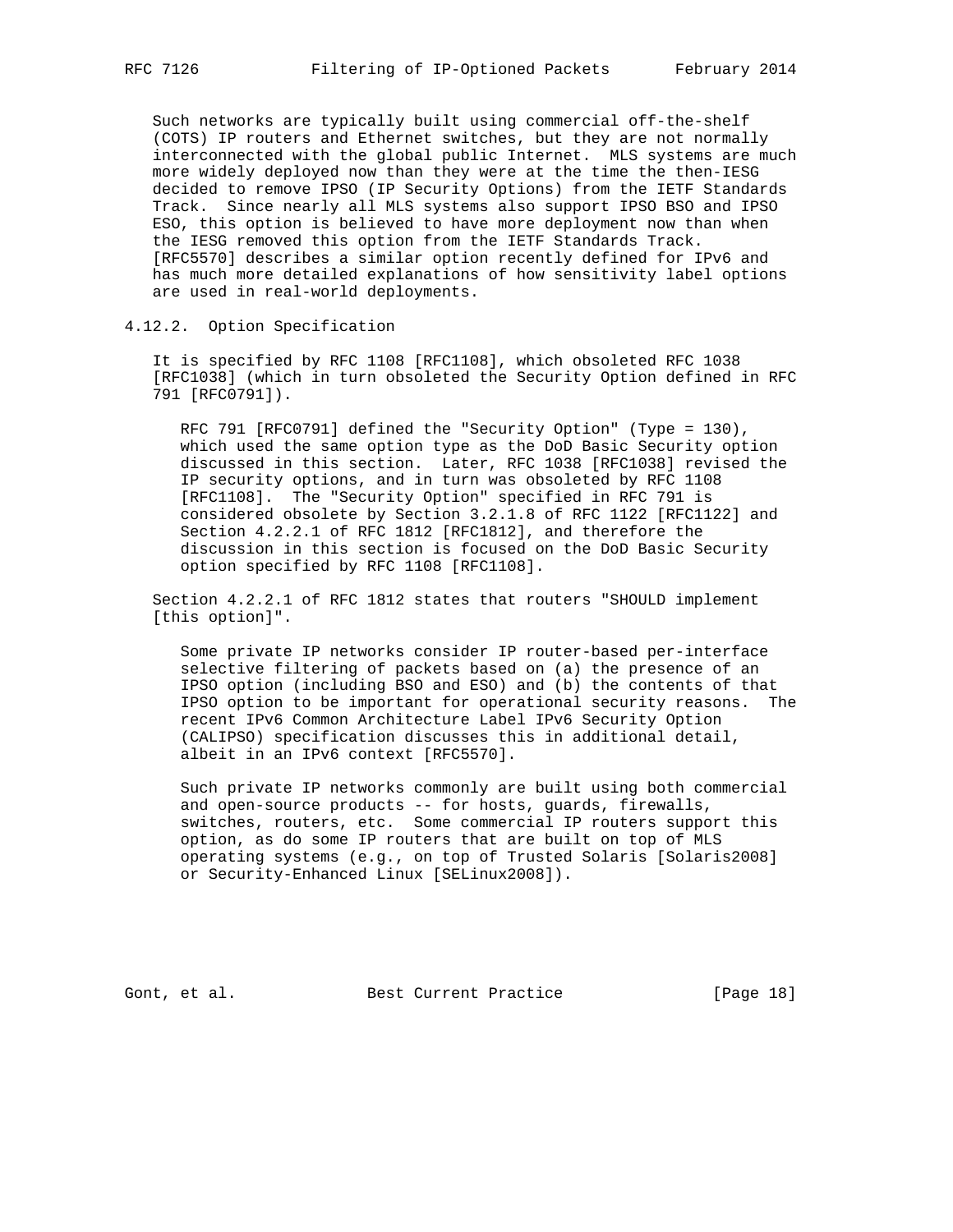For example, many Cisco routers that run Cisco IOS include support for selectively filtering packets that contain the IP Security Options (IPSO) with per-interface granularity. This capability has been present in many Cisco routers since the early 1990s [Cisco-IPSO-Cmds]. Some government-sector products reportedly also support the IP Security Options (IPSO), for example, CANEWARE [RFC4949].

 Support for the IPSO Basic Security Option also is included in the "IPsec Configuration Policy Information Model" [RFC3585] and in the "IPsec Security Policy Database Configuration MIB" [RFC4807]. Section 4.6.1 of the IP Security Domain of Interpretation [RFC2407] includes support for labeled IPsec security associations compatible with the IP Security Options. (Note: RFC 2407 was obsoleted by [RFC4306], which was obsoleted by [RFC5996].)

### 4.12.3. Threats

 Presence of this option in a packet does not by itself create any specific new threat. Packets with this option ought not normally be seen on the global public Internet.

4.12.4. Operational and Interoperability Impact if Blocked

 If packets with this option are blocked or if the option is stripped from the packet during transmission from source to destination, then the packet itself is likely to be dropped by the receiver because it is not properly labeled. In some cases, the receiver might receive the packet but associate an incorrect sensitivity label with the received data from the packet whose BSO was stripped by an intermediate router or firewall. Associating an incorrect sensitivity label can cause the received information either to be handled as more sensitive than it really is ("upgrading") or as less sensitive than it really is ("downgrading"), either of which is problematic.

# 4.12.5. Advice

 A given IP router, security gateway, or firewall has no way to know a priori what environment it has been deployed into. Even closed IP deployments generally use exactly the same commercial routers, security gateways, and firewalls that are used in the public Internet.

Gont, et al. Best Current Practice [Page 19]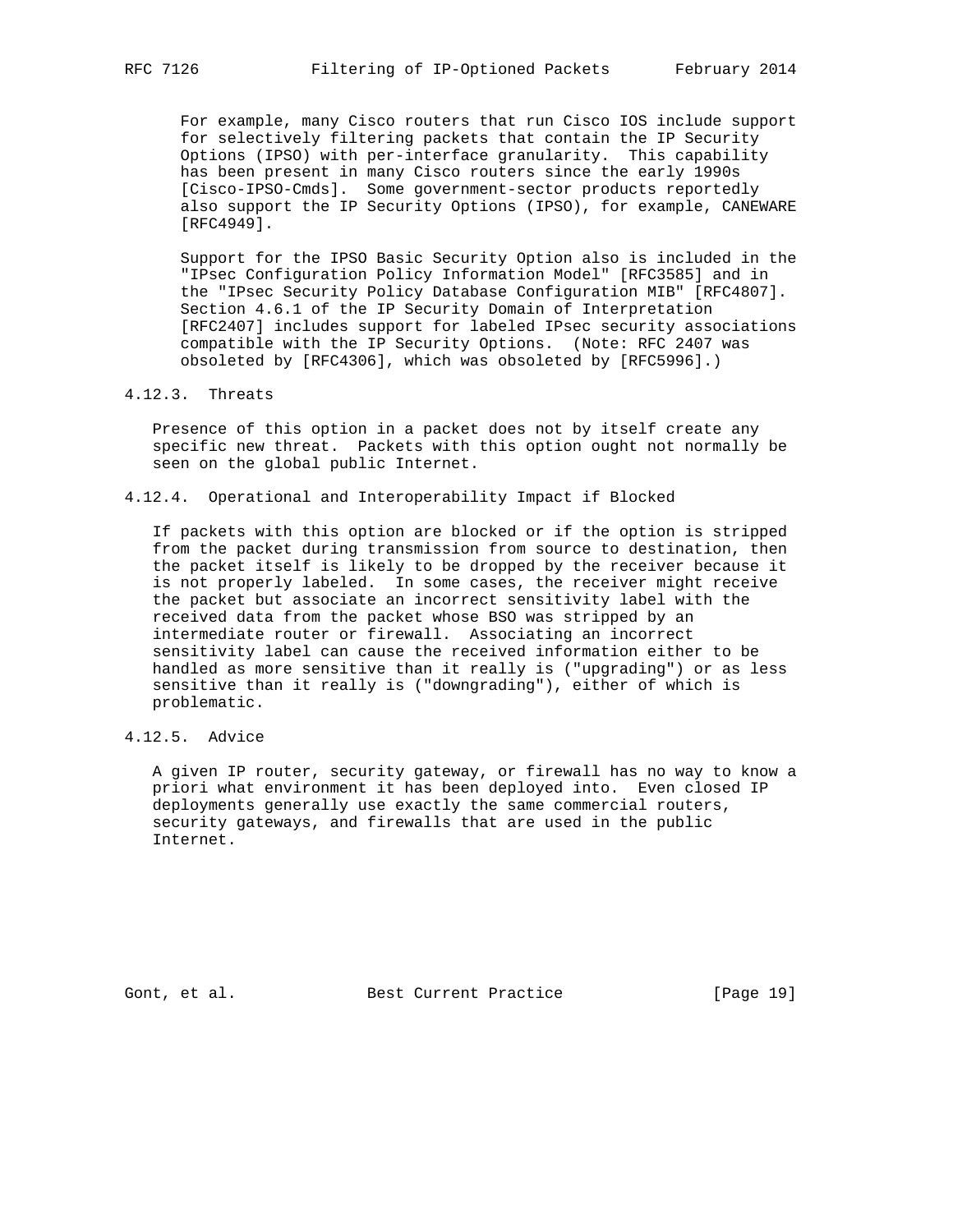Since operational problems result in environments where this option is needed if either the option is dropped or IP packets containing this option are dropped, but no harm results if the option is carried in environments where it is not needed, the default configuration SHOULD NOT (a) modify or remove this IP option or (b) drop an IP packet because the IP packet contains this option.

 A given IP router, security gateway, or firewall MAY be configured to drop this option or to drop IP packets containing this option in an environment known to not use this option.

 For auditing reasons, routers, security gateways, and firewalls SHOULD be capable of logging the numbers of packets containing the BSO on a per-interface basis. Also, routers, security gateways, and firewalls SHOULD be capable of dropping packets based on the BSO presence as well as the BSO values.

4.13. DoD Extended Security Option (Type = 133)

4.13.1. Uses

 This option permits additional security labeling information, beyond that present in the Basic Security Option (Section 4.12), to be supplied in an IP datagram to meet the needs of registered authorities.

4.13.2. Option Specification

 The DoD Extended Security Option (ESO) is specified by RFC 1108 [RFC1108].

 Some private IP networks consider IP router-based per-interface selective filtering of packets based on (a) the presence of an IPSO option (including BSO and ESO) and (b) based on the contents of that IPSO option to be important for operational security reasons. The recent IPv6 CALIPSO option specification discusses this in additional detail, albeit in an IPv6 context [RFC5570].

 Such private IP networks commonly are built using both commercial and open-source products -- for hosts, guards, firewalls, switches, routers, etc. Some commercial IP routers support this option, as do some IP routers that are built on top of MLS operating systems (e.g., on top of Trusted Solaris [Solaris2008] or Security-Enhanced Linux [SELinux2008]).

 For example, many Cisco routers that run Cisco IOS include support for selectively filtering packets that contain the IP Security Options (IPSO) with per-interface granularity. This capability

Gont, et al. Best Current Practice [Page 20]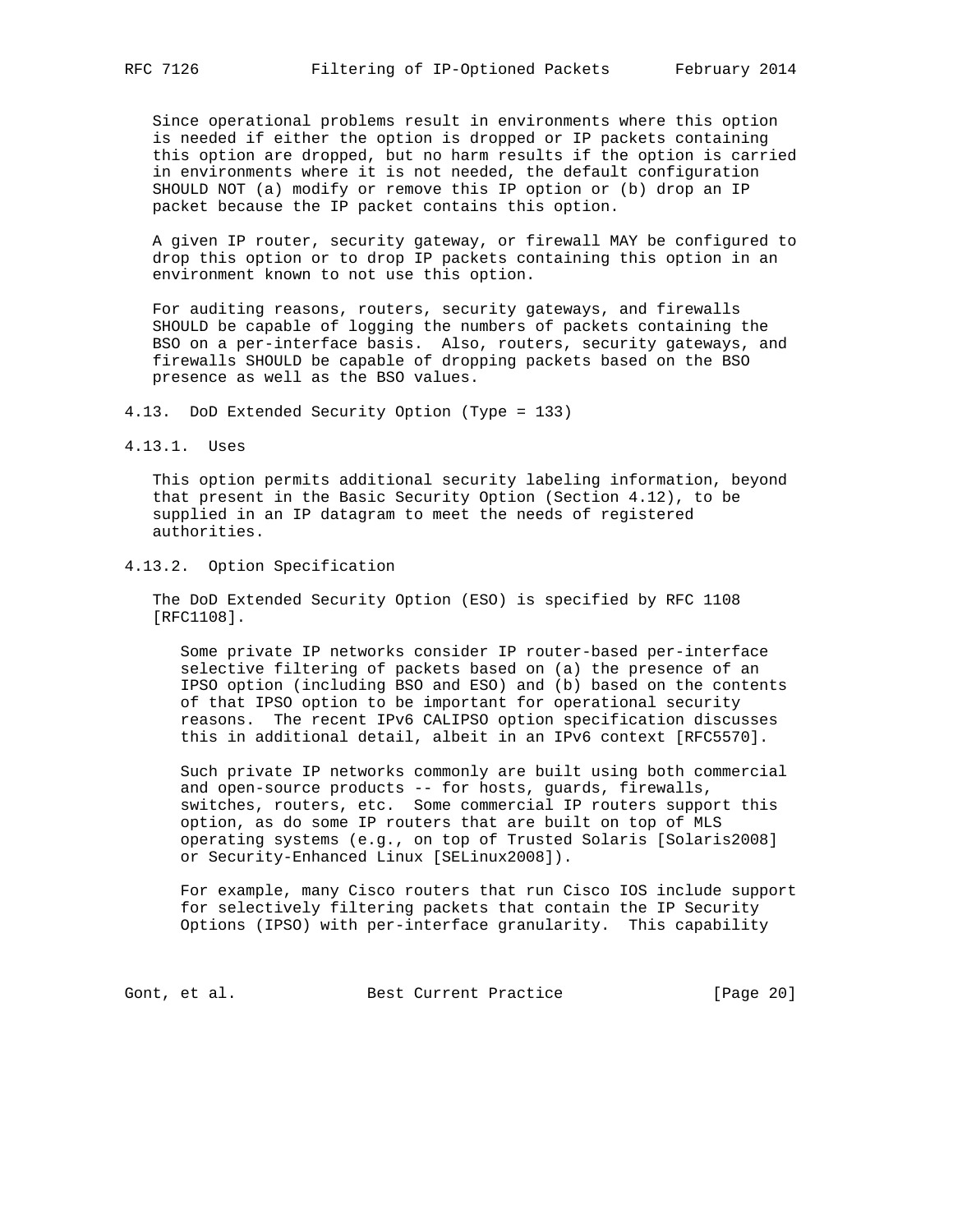has been present in many Cisco routers since the early 1990s [Cisco-IPSO-Cmds]. Some government sector products reportedly also support the IP Security Options (IPSO), for example, CANEWARE [RFC4949].

 Support for the IPSO Extended Security Option also is included in the "IPsec Configuration Policy Information Model" [RFC3585] and in the "IPsec Security Policy Database Configuration MIB" [RFC4807]. Section 4.6.1 of the IP Security Domain of Interpretation [RFC2407] includes support for labeled IPsec security associations compatible with the IP Security Options.

4.13.3. Threats

 Presence of this option in a packet does not by itself create any specific new threat. Packets with this option ought not normally be seen on the global public Internet.

4.13.4. Operational and Interoperability Impact if Blocked

 If packets with this option are blocked or if the option is stripped from the packet during transmission from source to destination, then the packet itself is likely to be dropped by the receiver because it is not properly labeled. In some cases, the receiver might receive the packet but associate an incorrect sensitivity label with the received data from the packet whose ESO was stripped by an intermediate router or firewall. Associating an incorrect sensitivity label can cause the received information either to be handled as more sensitive than it really is ("upgrading") or as less sensitive than it really is ("downgrading"), either of which is problematic.

4.13.5. Advice

 A given IP router, security gateway, or firewall has no way to know a priori what environment it has been deployed into. Even closed IP deployments generally use exactly the same commercial routers, security gateways, and firewalls that are used in the public Internet.

 Since operational problems result in environments where this option is needed if either the option is dropped or IP packets containing this option are dropped, but no harm results if the option is carried in environments where it is not needed, the default configuration SHOULD NOT (a) modify or remove this IP option or (b) drop an IP packet because the IP packet contains this option.

Gont, et al. Best Current Practice [Page 21]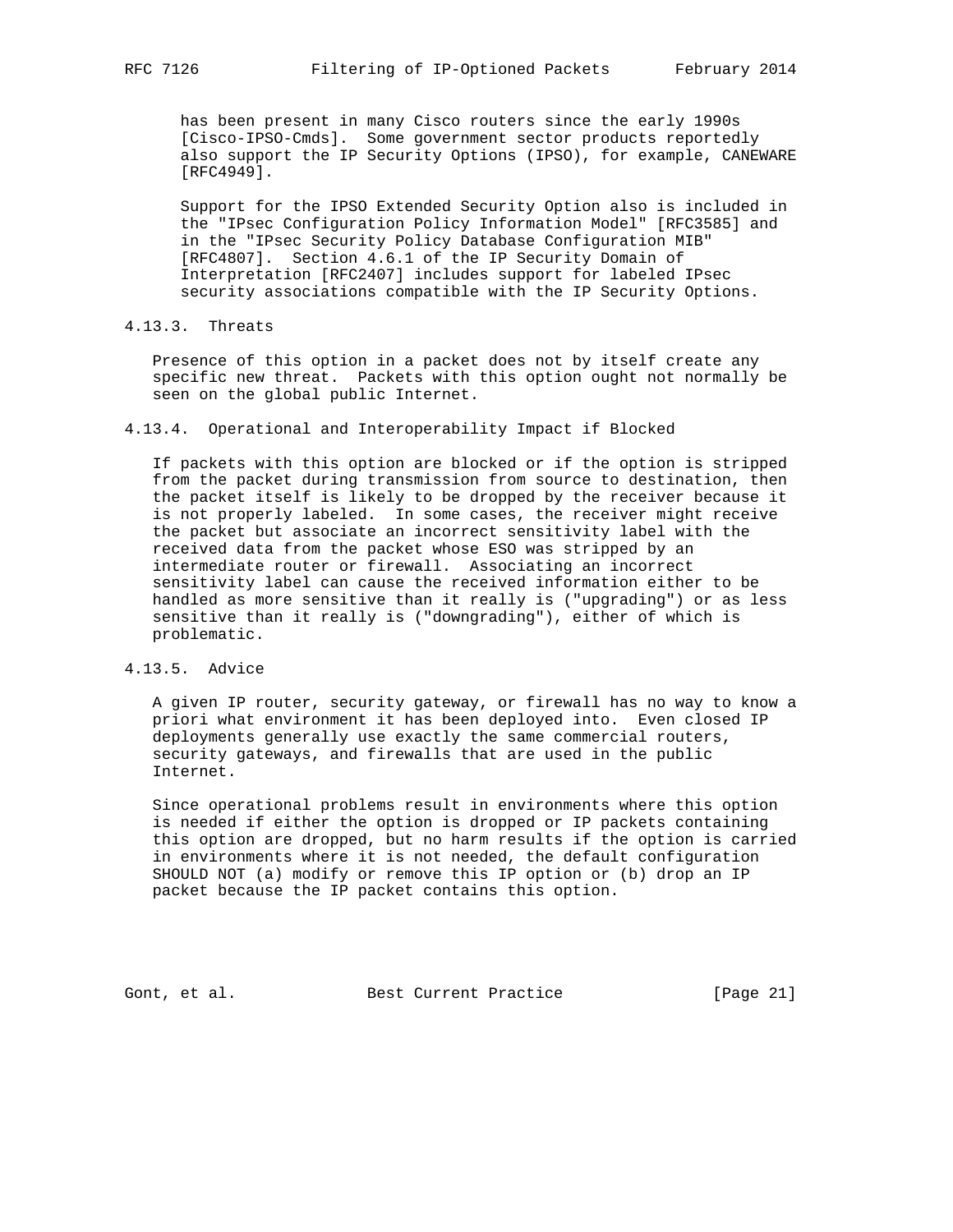A given IP router, security gateway, or firewall MAY be configured to drop this option or to drop IP packets containing this option in an environment known to not use this option.

 For auditing reasons, routers, security gateways, and firewalls SHOULD be capable of logging the numbers of packets containing the ESO on a per-interface basis. Also, routers, security gateways, and firewalls SHOULD be capable of dropping packets based on the ESO presence as well as the ESO values.

- 4.14. Commercial IP Security Option (CIPSO) (Type = 134)
- 4.14.1. Uses

 This option was proposed by the Trusted Systems Interoperability Group (TSIG), with the intent of meeting trusted networking requirements for the commercial trusted systems marketplace.

 It was implemented in IRIX [IRIX2008] and is currently implemented in a number of operating systems (e.g., Security-Enhanced Linux [SELinux2008] and Solaris [Solaris2008]). It is also currently deployed in a number of high-security networks.

4.14.2. Option Specification

 This option is specified in [CIPSO] and [FIPS1994]. There are zero known IP router implementations of CIPSO. Several MLS operating systems support CIPSO, generally the same MLS operating systems that support IPSO.

 The TSIG proposal was taken to the Commercial Internet Security Option (CIPSO) Working Group of the IETF [CIPSOWG1994], and an Internet-Draft was produced [CIPSO]. The Internet-Draft was never published as an RFC, but the proposal was later standardized by the U.S. National Institute of Standards and Technology (NIST) as "Federal Information Processing Standard Publication 188" [FIPS1994].

# 4.14.3. Threats

 Presence of this option in a packet does not by itself create any specific new threat. Packets with this option ought not normally be seen on the global public Internet.

Gont, et al. Best Current Practice [Page 22]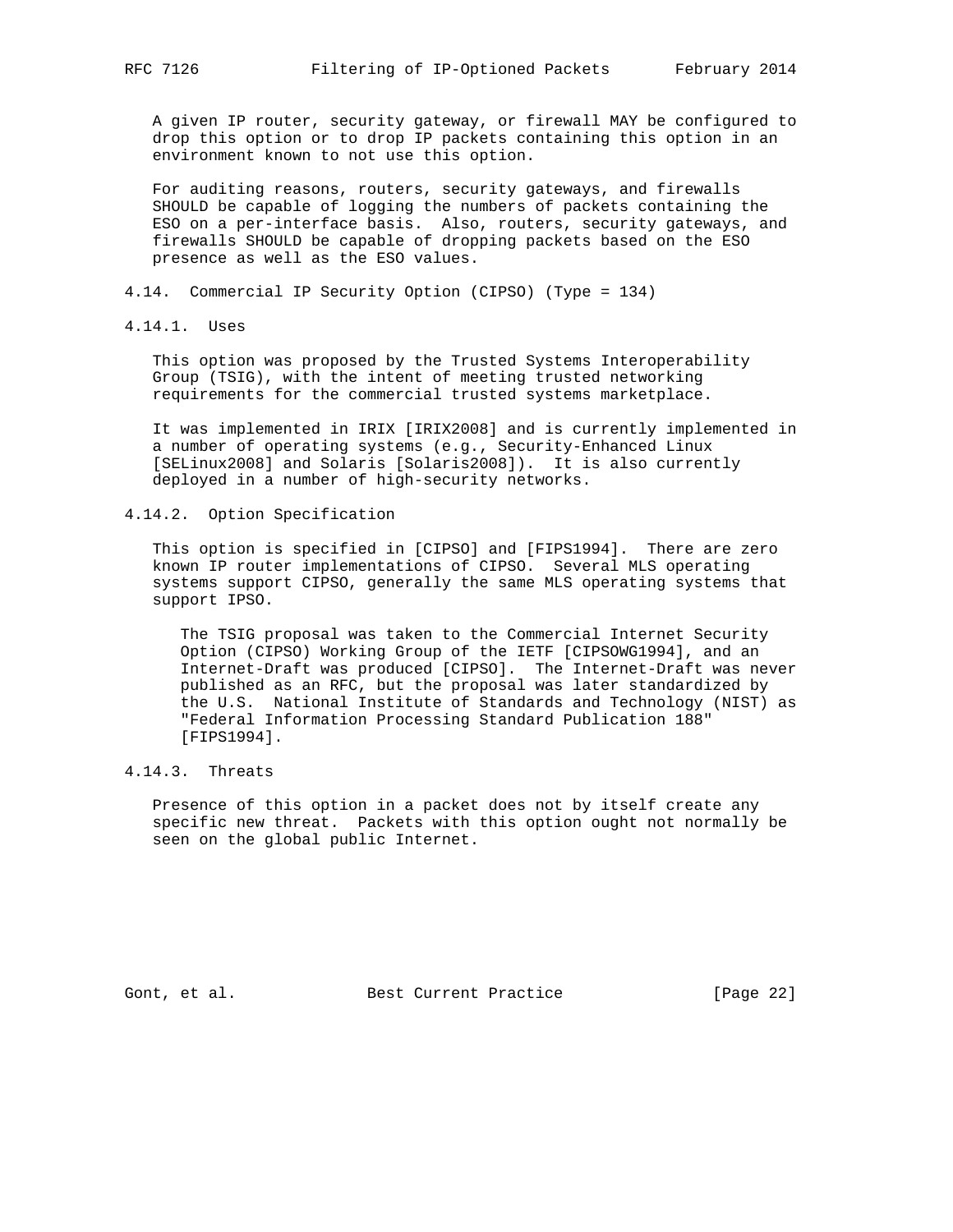4.14.4. Operational and Interoperability Impact if Blocked

 If packets with this option are blocked or if the option is stripped from the packet during transmission from source to destination, then the packet itself is likely to be dropped by the receiver because it is not properly labeled. In some cases, the receiver might receive the packet but associate an incorrect sensitivity label with the received data from the packet whose CIPSO was stripped by an intermediate router or firewall. Associating an incorrect sensitivity label can cause the received information either to be handled as more sensitive than it really is ("upgrading") or as less sensitive than it really is ("downgrading"), either of which is problematic.

## 4.14.5. Advice

 Because of the design of this option, with variable syntax and variable length, it is not practical to support specialized filtering using the CIPSO information. No routers or firewalls are known to support this option. However, routers, security gateways, and firewalls SHOULD NOT by default modify or remove this option from IP packets and SHOULD NOT by default drop packets because they contain this option. For auditing reasons, routers, security gateways, and firewalls SHOULD be capable of logging the numbers of packets containing the CIPSO on a per-interface basis. Also, routers, security gateways, and firewalls SHOULD be capable of dropping packets based on the CIPSO presence.

4.15. VISA (Type = 142)

4.15.1. Uses

 This options was part of an experiment at the University of Southern California (USC) and was never widely deployed.

### 4.15.2. Option Specification

 The original option specification is not publicly available. This option has been formally obsoleted by [RFC6814].

## 4.15.3. Threats

 Not possible to determine (other than the general security implications of IP options discussed in Section 3), since the corresponding specification is not publicly available.

Gont, et al. Best Current Practice [Page 23]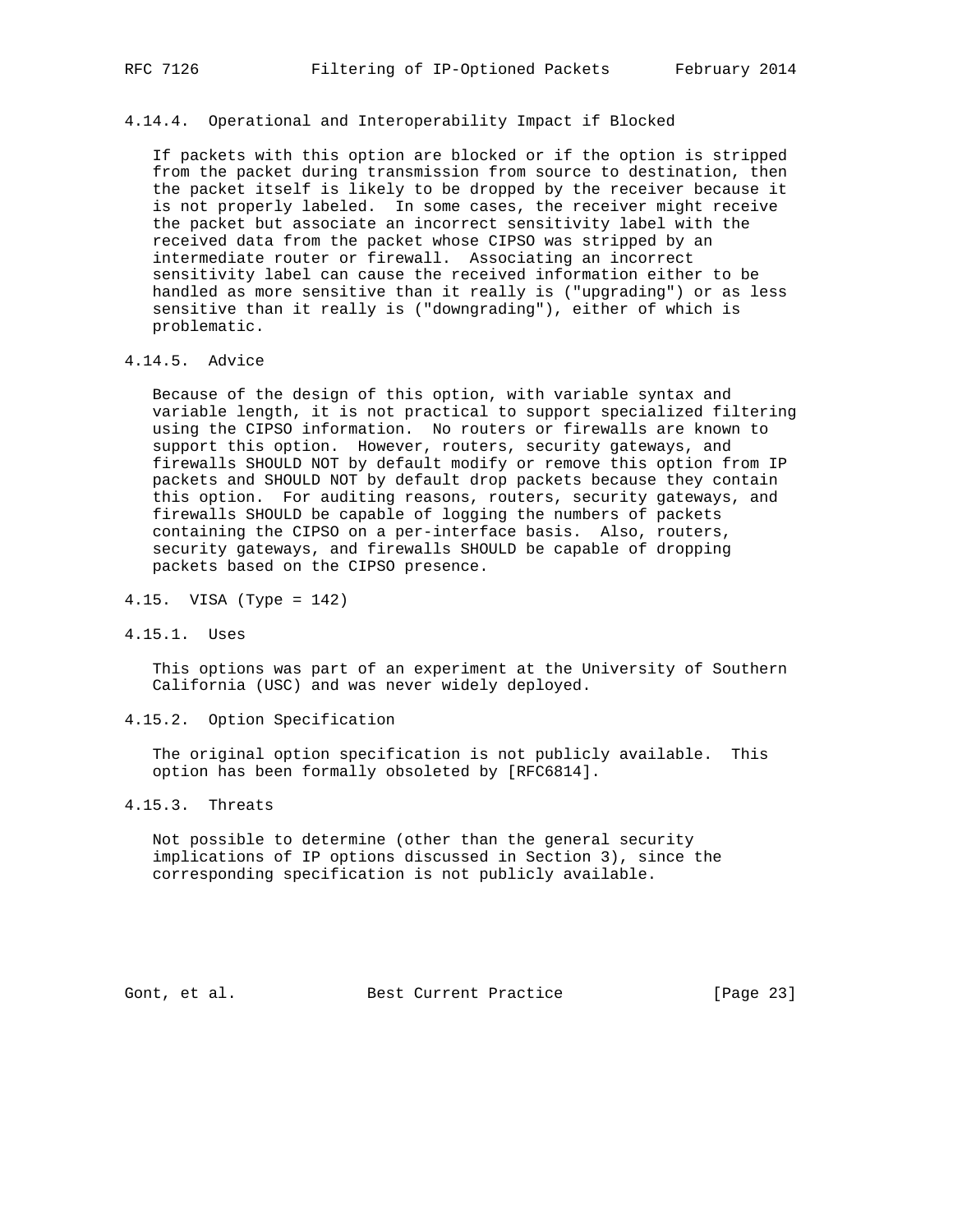4.15.4. Operational and Interoperability Impact if Blocked

None.

4.15.5. Advice

 Routers, security gateways, and firewalls SHOULD drop IP packets that contain this option.

- 4.16. Extended Internet Protocol (Type = 145)
- 4.16.1. Uses

 The EIP option was introduced by one of the proposals submitted during the IP Next Generation (IPng) efforts to address the problem of IPv4 address exhaustion.

4.16.2. Option Specification

 Specified in [RFC1385]. This option has been formally obsoleted by [RFC6814].

4.16.3. Threats

 This option is obsolete. This option was used (or was intended to be used) to signal that a packet superficially similar to an IPv4 packet actually contained a different protocol, opening up the possibility that an IPv4 node that simply ignored this option would process a received packet in a manner inconsistent with the intent of the sender. There are no known threats arising from this option, other than the general security implications of IP options discussed in Section 3.

4.16.4. Operational and Interoperability Impact if Blocked

None.

4.16.5. Advice

 Routers, security gateways, and firewalls SHOULD drop packets that contain this option.

Gont, et al. Best Current Practice [Page 24]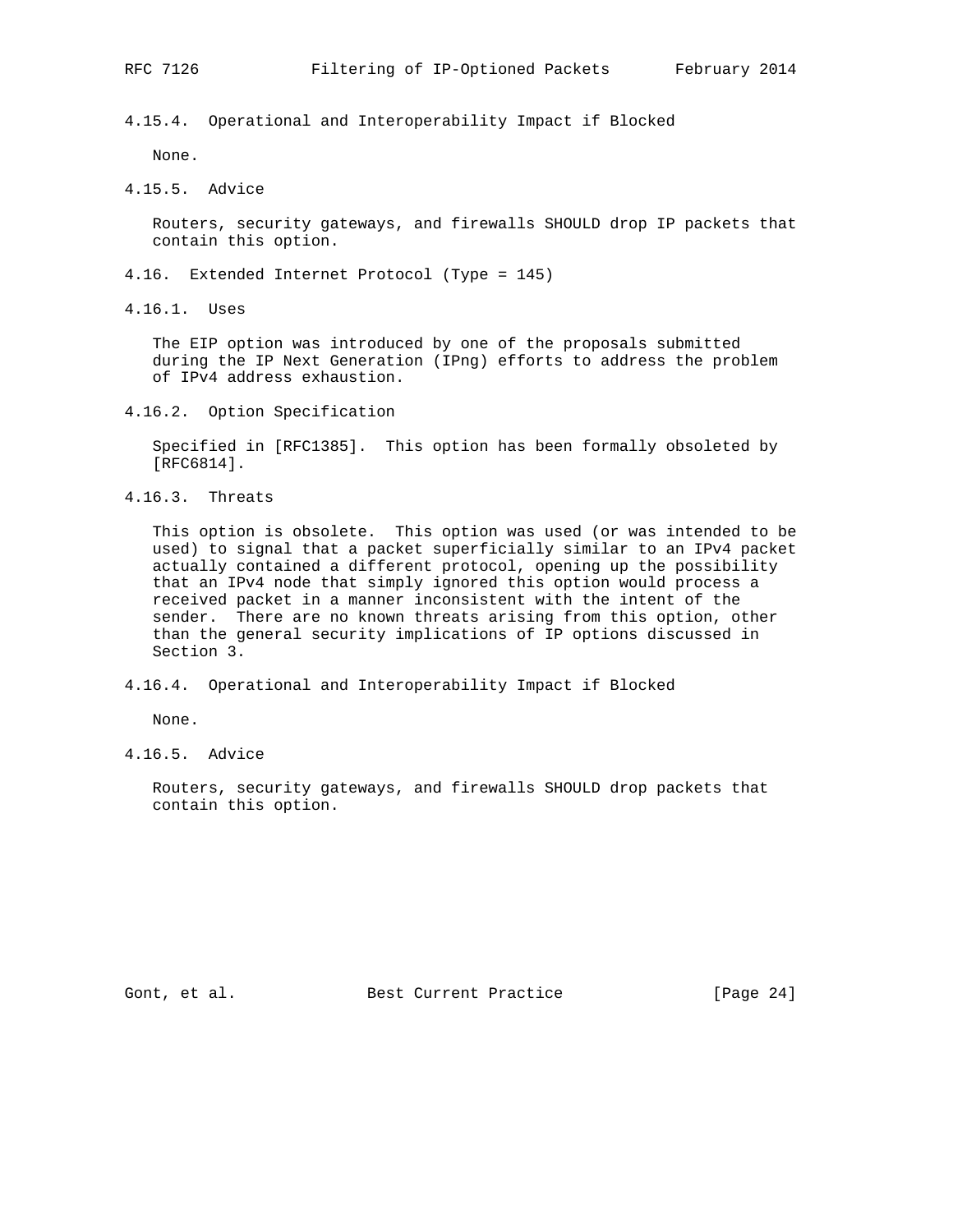4.17. Address Extension (Type = 147)

4.17.1. Uses

 The Address Extension option was introduced by one of the proposals submitted during the IPng efforts to address the problem of IPv4 address exhaustion.

4.17.2. Option Specification

 Specified in [RFC1475]. This option has been formally obsoleted by [RFC6814].

4.17.3. Threats

 There are no known threats arising from this option, other than the general security implications of IP options discussed in Section 3.

4.17.4. Operational and Interoperability Impact if Blocked

None.

4.17.5. Advice

 Routers, security gateways, and firewalls SHOULD drop packets that contain this option.

- 4.18. Sender Directed Multi-Destination Delivery (Type = 149)
- 4.18.1. Uses

 This option originally provided unreliable UDP delivery to a set of addresses included in the option.

4.18.2. Option Specification

 This option is specified in RFC 1770 [RFC1770]. It has been formally obsoleted by [RFC6814].

4.18.3. Threats

 This option could have been exploited for bandwidth-amplification in DoS attacks.

4.18.4. Operational and Interoperability Impact if Blocked

None.

Gont, et al. Best Current Practice [Page 25]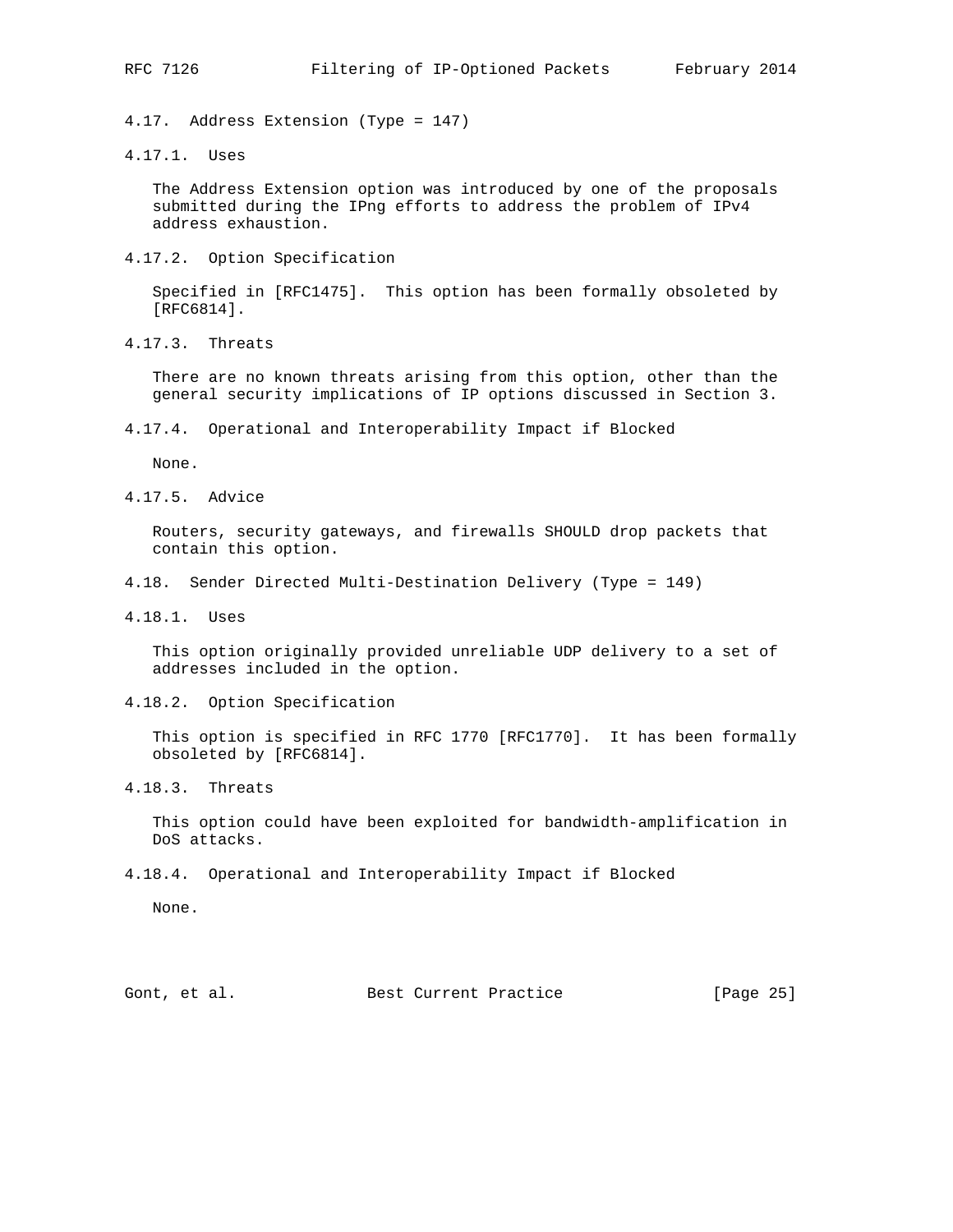4.18.5. Advice

 Routers, security gateways, and firewalls SHOULD drop IP packets that contain a Sender Directed Multi-Destination Delivery option.

- 4.19. Dynamic Packet State (Type = 151)
- 4.19.1. Uses

 The Dynamic Packet State option was used to specify the Dynamic Packet State (DPS) in the context of the differentiated services architecture.

4.19.2. Option Specification

 The Dynamic Packet State option was specified in [DIFFSERV-DPS]. The aforementioned document was meant to be published as "Experimental", but never made it into an RFC. This option has been formally obsoleted by [RFC6814].

4.19.3. Threats

 Possible threats include theft of service and denial of service. However, we note that this option has never been widely implemented or deployed.

4.19.4. Operational and Interoperability Impact if Blocked

None.

4.19.5. Advice

 Routers, security gateways, and firewalls SHOULD drop packets that contain this option.

- 4.20. Upstream Multicast Pkt. (Type = 152)
- 4.20.1. Uses

 This option was meant to solve the problem of doing upstream forwarding of multicast packets on a multi-access LAN.

4.20.2. Option Specification

 This option was originally specified in [BIDIR-TREES]. It was never formally standardized in the RFC series and was never widely implemented and deployed. Its use was obsoleted by [RFC5015], which

Gont, et al. Best Current Practice [Page 26]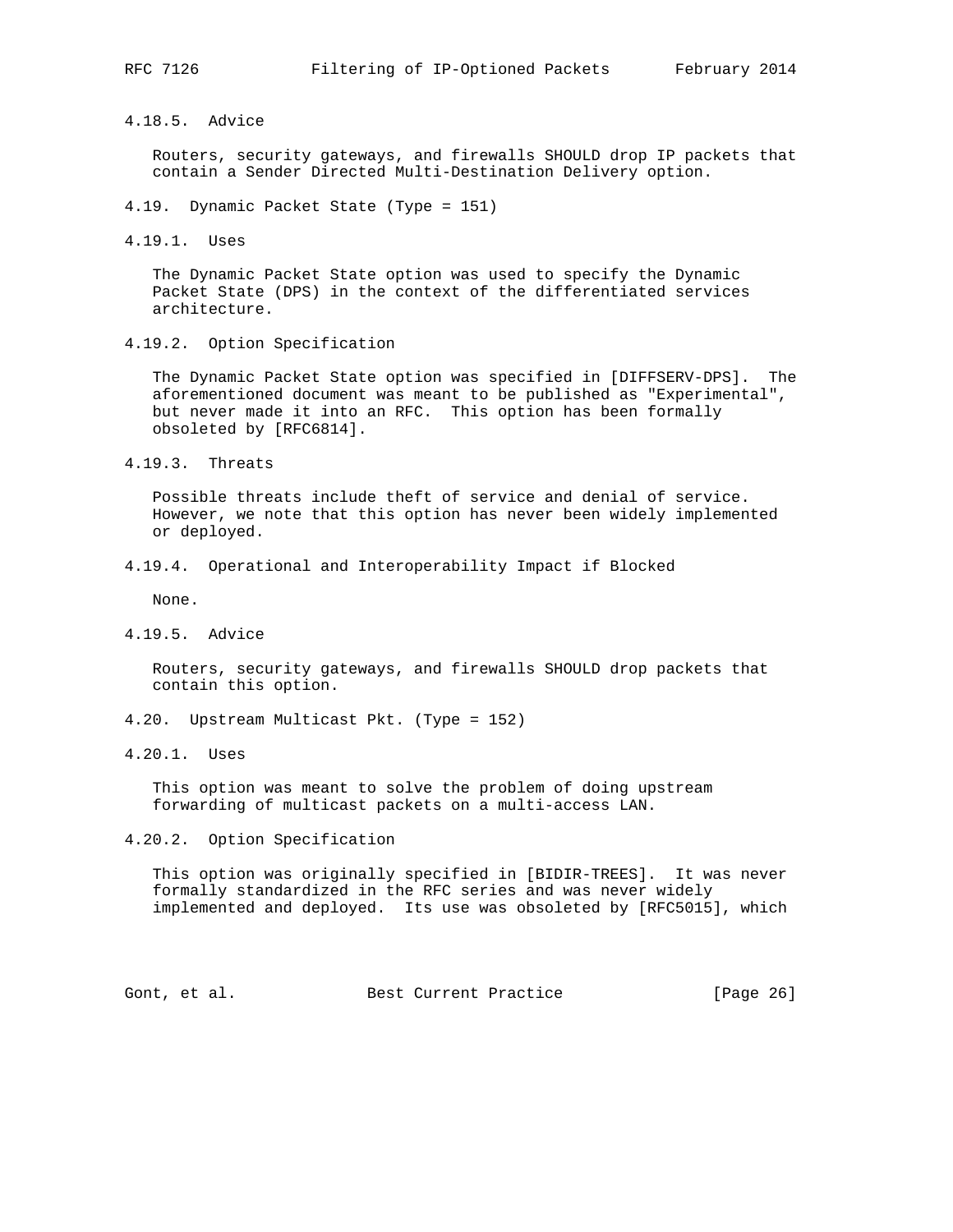employs a control-plane mechanism to solve the problem of doing upstream forwarding of multicast packets on a multi-access LAN. This option has been formally obsoleted by [RFC6814].

4.20.3. Threats

 This option is obsolete. A router that ignored this option instead of processing it as specified in [BIDIR-TREES] could have forwarded multicast packets to an unintended destination.

4.20.4. Operational and Interoperability Impact if Blocked

None.

4.20.5. Advice

 Routers, security gateways, and firewalls SHOULD drop packets that contain this option.

- 4.21. Quick-Start (Type = 25)
- 4.21.1. Uses

 This IP Option is used in the specification of Quick-Start for TCP and IP, which is an experimental mechanism that allows transport protocols, in cooperation with routers, to determine an allowed sending rate at the start and, at times, in the middle of a data transfer (e.g., after an idle period) [RFC4782].

4.21.2. Option Specification

Specified in RFC 4782 [RFC4782], on the "Experimental" track.

4.21.3. Threats

 Section 9.6 of [RFC4782] notes that Quick-Start is vulnerable to two kinds of attacks:

- o attacks to increase the routers' processing and state load, and,
- o attacks with bogus Quick-Start Requests to temporarily tie up available Quick-Start bandwidth, preventing routers from approving Quick-Start Requests from other connections.

Gont, et al. Best Current Practice [Page 27]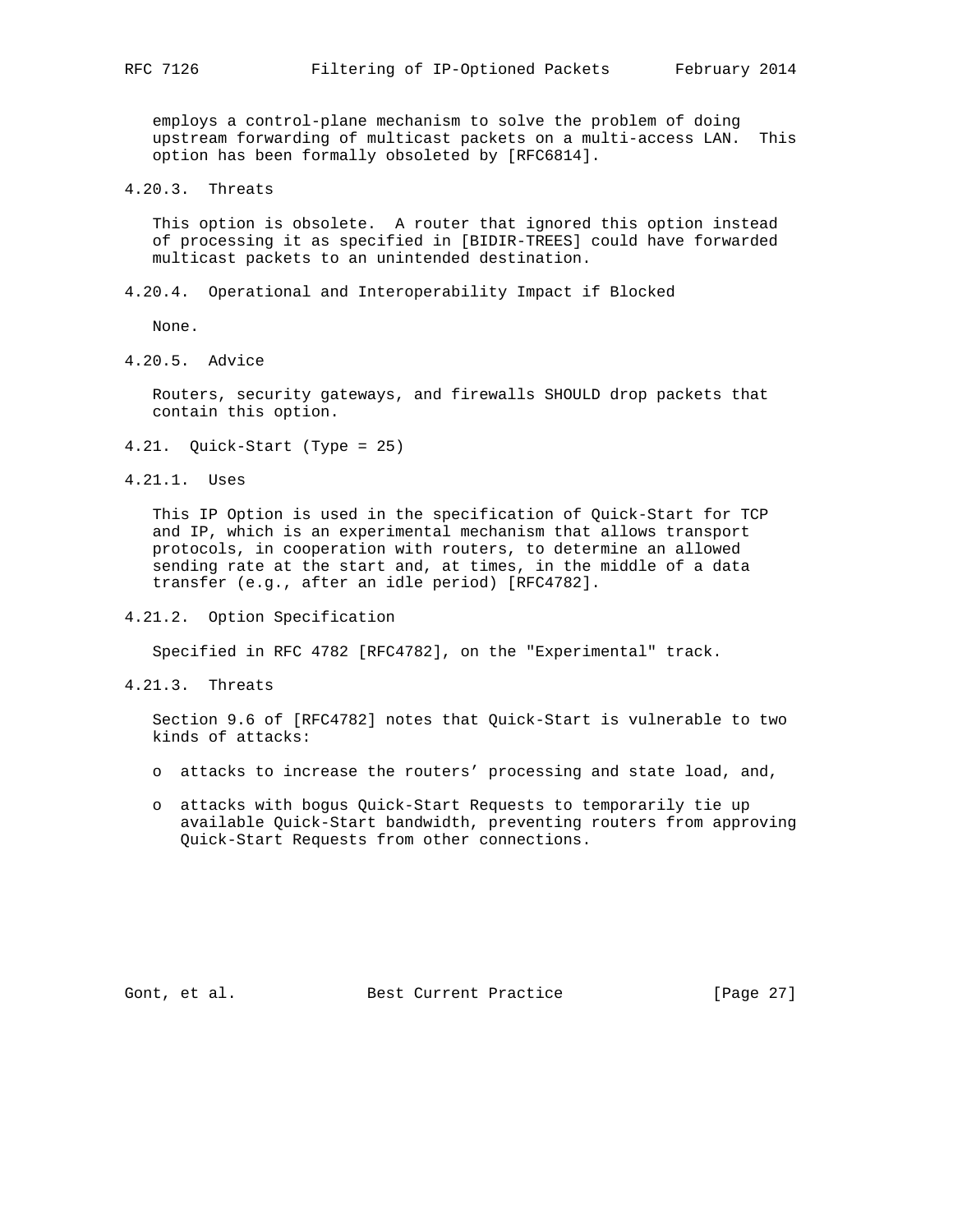# 4.21.4. Operational and Interoperability Impact if Blocked

 The Quick-Start functionality would be disabled, and additional delays in TCP's connection establishment (for example) could be introduced. (Please see Section 4.7.2 of [RFC4782].) We note, however, that Quick-Start has been proposed as a mechanism that could be of use in controlled environments, and not as a mechanism that would be intended or appropriate for ubiquitous deployment in the global Internet [RFC4782].

### 4.21.5. Advice

 A given router, security gateway, or firewall system has no way of knowing a priori whether this option is valid in its operational environment. Therefore, routers, security gateways, and firewalls SHOULD, by default, ignore the Quick-Start option. Additionally, routers, security gateways, and firewalls SHOULD have a configuration setting that governs their reaction in the presence of packets containing the Quick-Start option. This configuration setting SHOULD allow to honor and process the option, ignore the option, or drop packets containing this option. The default configuration is to ignore the Quick-Start option.

 We note that if routers in a given environment do not implement and enable the Quick-Start mechanism, only the general security implications of IP options (discussed in Section 3) would apply.

4.22. RFC3692-Style Experiment (Types = 30, 94, 158, and 222)

 Section 2.5 of RFC 4727 [RFC4727] allocates an option number with all defined values of the "copy" and "class" fields for RFC3692-style experiments. This results in four distinct option type codes: 30, 94, 158, and 222.

4.22.1. Uses

 It is only appropriate to use these values in explicitly configured experiments; they MUST NOT be shipped as defaults in implementations.

4.22.2. Option Specification

 Specified in RFC 4727 [RFC4727] in the context of RFC3692-style experiments.

4.22.3. Threats

No specific security issues are known for this IPv4 option.

Gont, et al. Best Current Practice [Page 28]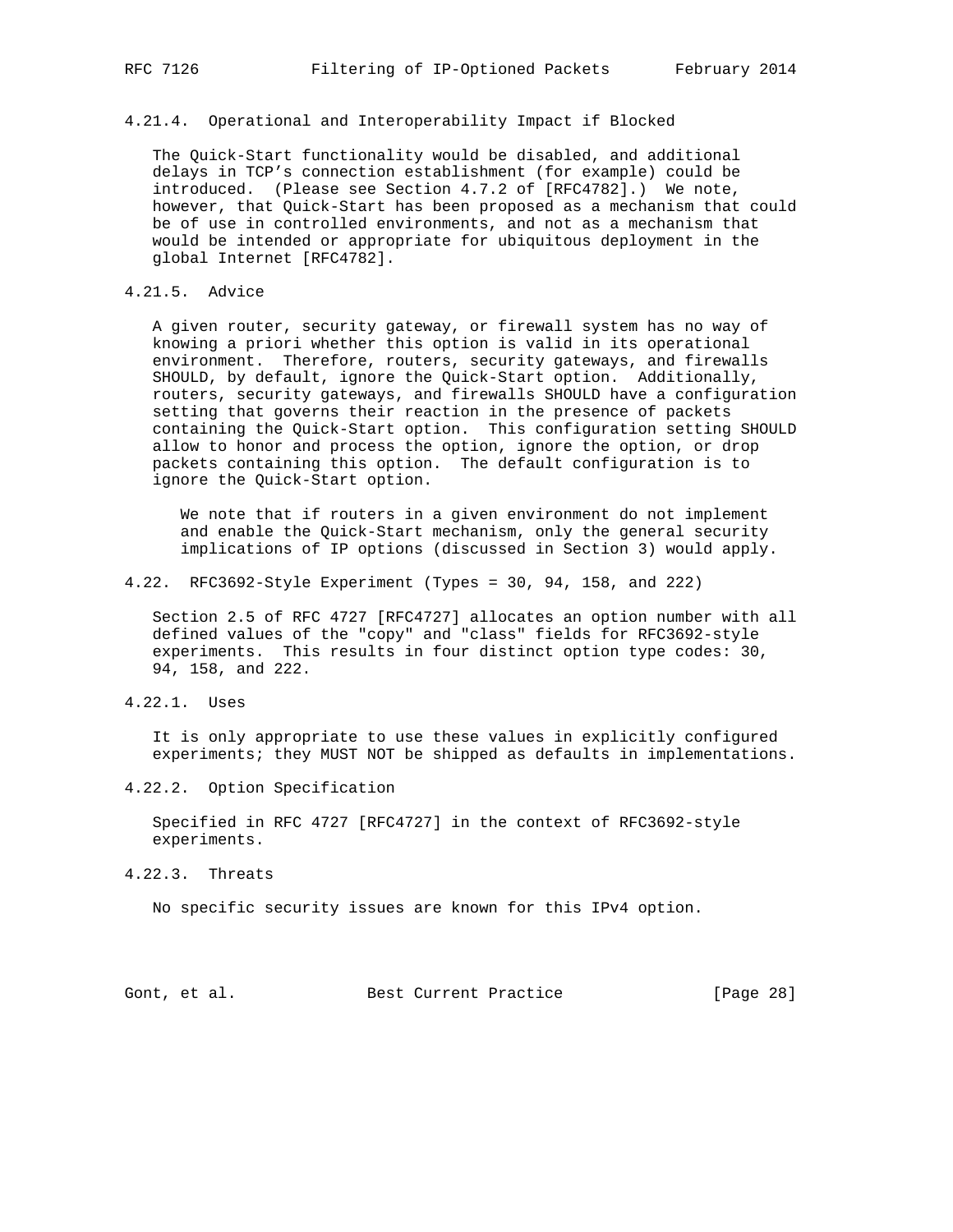4.22.4. Operational and Interoperability Impact if Blocked

None.

4.22.5. Advice

 Routers, security gateways, and firewalls SHOULD have configuration knobs for IP packets that contain RFC3692-style Experiment options to select between "ignore & forward" and "drop & log". Otherwise, no legitimate experiment using these options will be able to traverse any IP router.

 Special care needs to be taken in the case of "drop & log". Devices SHOULD count the number of packets dropped, but the logging of drop events SHOULD be limited so as to not overburden device resources.

The aforementioned configuration knob SHOULD default to "drop & log".

4.23. Other IP Options

4.23.1. Specification

 Unrecognized IP options are to be ignored. Section 3.2.1.8 of RFC 1122 [RFC1122] specifies this behavior as follows:

 The IP and transport layer MUST each interpret those IP options that they understand and silently ignore the others.

 Additionally, Section 4.2.2.6 of RFC 1812 [RFC1812] specifies it as follows:

A router MUST ignore IP options which it does not recognize.

This document adds that unrecognized IP options MAY also be logged.

 Further, routers, security gateways, and firewalls MUST provide the ability to log drop events of IP packets containing unrecognized or obsolete options.

Gont, et al. Best Current Practice [Page 29]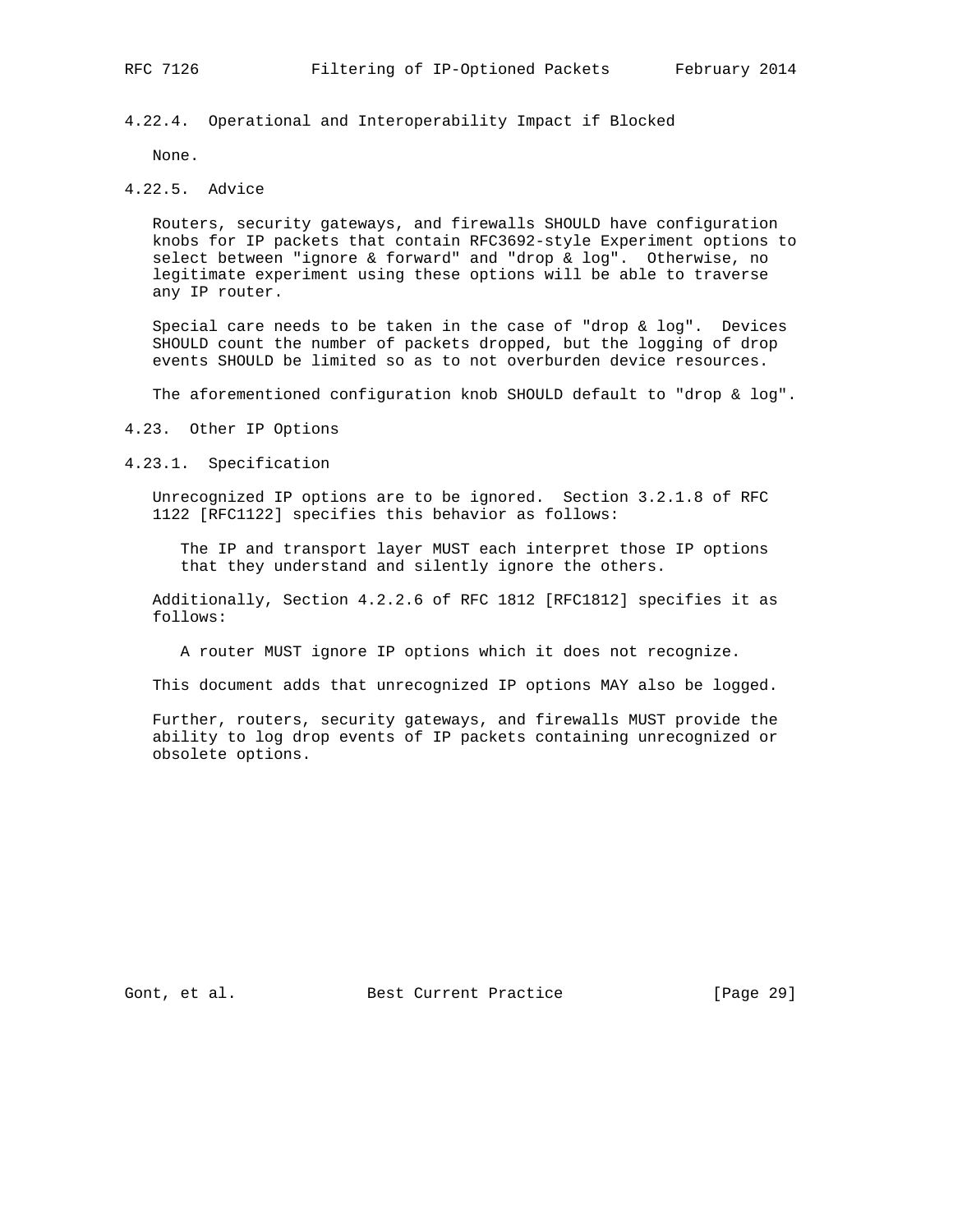A number of additional options are listed in the "IP OPTION NUMBERS" IANA registry [IANA-IP] as of the time this document was last edited. Specifically:

Copy Class Number Value Name

|  | $\begin{matrix} 0 & 0 \end{matrix}$ | 10 | 10 ZSU |                    | - Experimental Measurement            |
|--|-------------------------------------|----|--------|--------------------|---------------------------------------|
|  | $1 \quad 2$                         | 13 |        |                    | 205 FINN - Experimental Flow Control  |
|  | $\Omega$ $\Omega$                   |    |        | 15 15 ENCODE - ??? |                                       |
|  | $\cap$                              |    |        |                    | 16 144 IMITD - IMI Traffic Descriptor |
|  | $1 \quad \cdots$<br>$\cap$          |    | 22 150 |                    | - Unassigned (Released 18 Oct. 2005)  |

The ENCODE option (type 15) has been formally obsoleted by [RFC6814].

4.23.2. Threats

 The lack of open specifications for these options makes it impossible to evaluate their security implications.

4.23.3. Operational and Interoperability Impact if Blocked

 The lack of open specifications for these options makes it impossible to evaluate the operational and interoperability impact if packets containing these options are blocked.

4.23.4. Advice

 Routers, security gateways, and firewalls SHOULD have configuration knobs for IP packets containing these options (or other options not recognized) to select between "ignore & forward" and "drop & log".

 Section 4.23.1 points out that [RFC1122] and [RFC1812] specify that unrecognized IP options MUST be ignored. However, the previous paragraph states that routers, security gateways, and firewalls SHOULD have a configuration option for dropping and logging IP packets containing unrecognized options. While it is acknowledged that this advice contradicts the previous RFCs' requirements, the advice in this document reflects current operational reality.

 Special care needs to be taken in the case of "drop & log". Devices SHOULD count the number of packets dropped, but the logging of drop events SHOULD be limited so as to not overburden device resources.

Gont, et al. Best Current Practice [Page 30]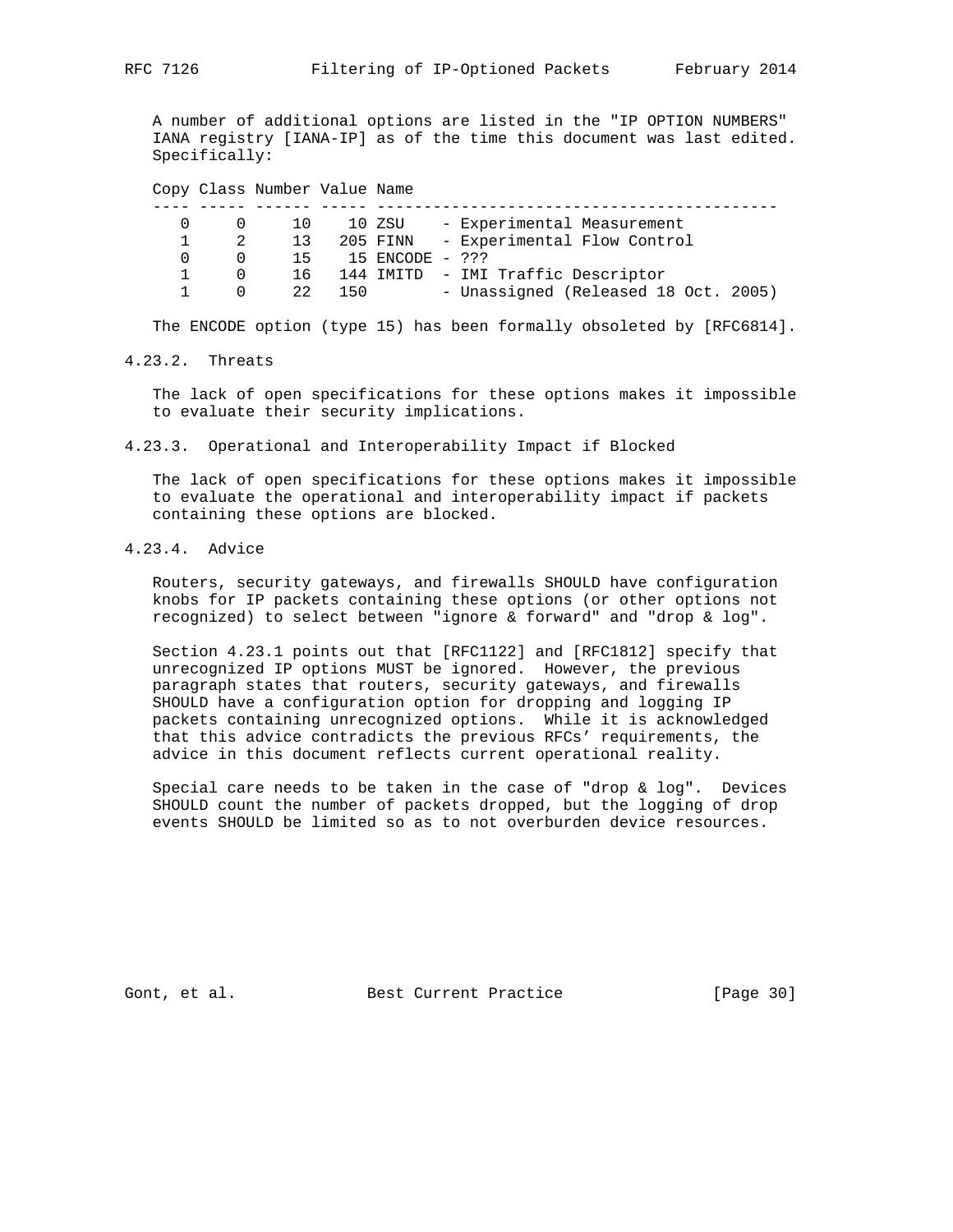### 5. Security Considerations

 This document provides advice on the filtering of IP packets that contain IP options. Dropping such packets can help to mitigate the security issues that arise from use of different IP options. Many of the IPv4 options listed in this document are deprecated and cause no operational impact if dropped. However, dropping packets containing IPv4 options that are in use can cause real operational problems in deployed networks. Therefore, the practice of dropping all IPv4 packets containing one or more IPv4 options without careful consideration is not recommended.

6. Acknowledgements

 The authors would like to thank (in alphabetical order) Ron Bonica, C. M. Heard, Merike Kaeo, Panos Kampanakis, Suresh Krishnan, Arturo Servin, SM, and Donald Smith for providing thorough reviews and valuable comments. Merike Kaeo also contributed text used in this document.

 The authors also wish to thank various network operations folks who supplied feedback on earlier versions of this document but did not wish to be named explicitly in this document.

 Part of this document is initially based on the document "Security Assessment of the Internet Protocol" [CPNI2008] that is the result of a project carried out by Fernando Gont on behalf of UK CPNI (formerly NISCC). Fernando Gont would like to thank UK CPNI (formerly NISCC) for their continued support.

## 7. References

### 7.1. Normative References

- [RFC0791] Postel, J., "Internet Protocol", STD 5, RFC 791, September 1981.
- [RFC1122] Braden, R., "Requirements for Internet Hosts Communication Layers", STD 3, RFC 1122, October 1989.
- [RFC1191] Mogul, J. and S. Deering, "Path MTU discovery", RFC 1191, November 1990.
- [RFC1812] Baker, F., "Requirements for IP Version 4 Routers", RFC 1812, June 1995.
- [RFC2113] Katz, D., "IP Router Alert Option", RFC 2113, February 1997.

Gont, et al. Best Current Practice [Page 31]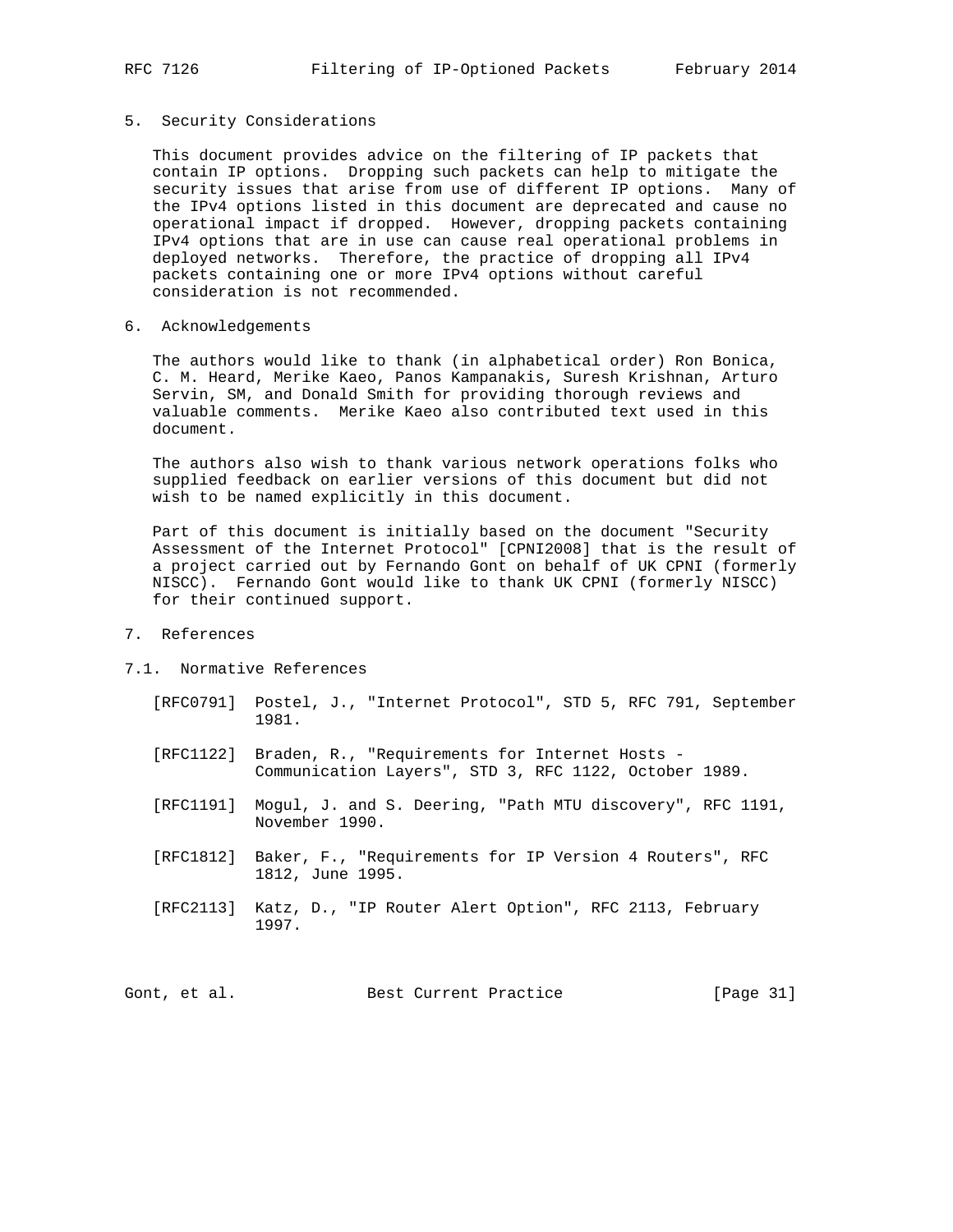- [RFC2119] Bradner, S., "Key words for use in RFCs to Indicate Requirement Levels", BCP 14, RFC 2119, March 1997.
- [RFC4727] Fenner, B., "Experimental Values In IPv4, IPv6, ICMPv4, ICMPv6, UDP, and TCP Headers", RFC 4727, November 2006.
- [RFC4821] Mathis, M. and J. Heffner, "Packetization Layer Path MTU Discovery", RFC 4821, March 2007.
- [RFC5015] Handley, M., Kouvelas, I., Speakman, T., and L. Vicisano, "Bidirectional Protocol Independent Multicast (BIDIR- PIM)", RFC 5015, October 2007.
- [RFC6398] Le Faucheur, F., "IP Router Alert Considerations and Usage", BCP 168, RFC 6398, October 2011.
- [RFC6814] Pignataro, C. and F. Gont, "Formally Deprecating Some IPv4 Options", RFC 6814, November 2012.

### 7.2. Informative References

[BIDIR-TREES]

 Estrin, D. and D. Farinacci, "Bi-Directional Shared Trees in PIM-SM", Work in Progress, May 1999.

[BREMIER-BARR]

 Bremier-Barr, A. and H. Levy, "Spoofing prevention method", Proceedings of IEEE InfoCom 2005, Volume 1, pp. 536-547, March 2005.

[Biondi2007]

 Biondi, P. and A. Ebalard, "IPv6 Routing Header Security", CanSecWest 2007 Security Conference, 2007, <http://www.secdev.org/conf/IPv6\_RH\_security-csw07.pdf>.

[CIPSOWG1994]

 IETF CIPSO Working Group, "Commercial Internet Protocol Security Option (CIPSO) Charter", 1994, <http://www.ietf.org/proceedings/94jul/charters/ cipso-charter.html>.

- [CIPSO] IETF CIPSO Working Group, "COMMERCIAL IP SECURITY OPTION (CIPSO 2.2)", Work in Progress, 1992.
- [CPNI2008] Gont, F., "Security Assessment of the Internet Protocol", 2008, <http://www.gont.com.ar/papers/InternetProtocol.pdf>.

Gont, et al. Best Current Practice [Page 32]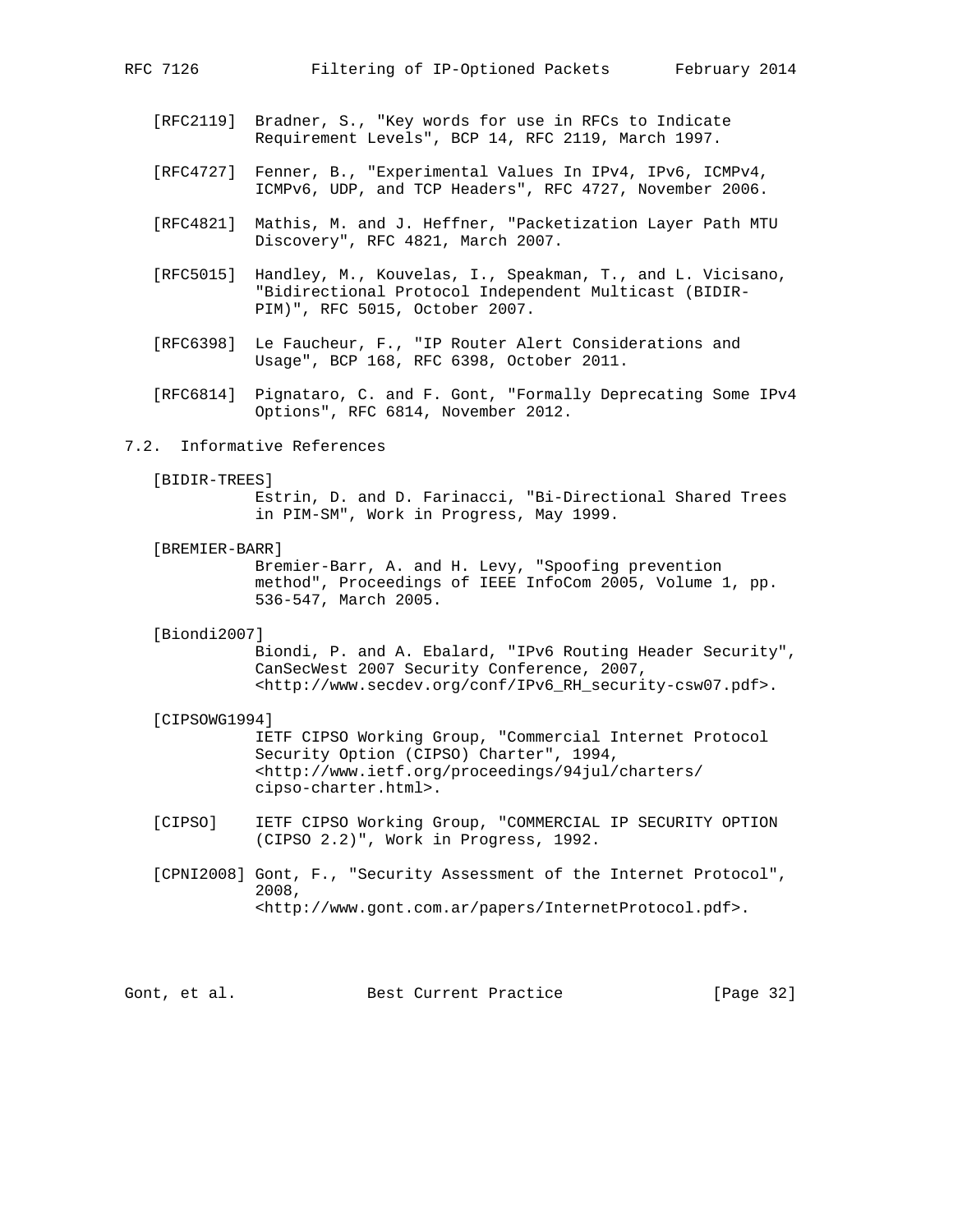[Cisco-IPSO-Cmds]

 Cisco Systems, Inc., "IP Security Options Commands", Cisco IOS Security Command Reference, Release 12.2, <http://www.cisco.com/en/US/docs/ios/12\_2/security/ command/reference/srfipso.html>.

[Cisco-IPSO]

 Cisco Systems, Inc., "Configuring IP Security Options", Cisco IOS Security Configuration Guide, Release 12.2, 2006, <http://www.cisco.com/en/US/docs/ios/12\_2/security/ configuration/guide/scfipso.html>.

[DIFFSERV-DPS]

 Stoica, I., Zhang, H., Venkitaram, N., and J. Mysore, "Per Hop Behaviors Based on Dynamic Packet State", Work in Progress, October 2002.

[FIPS1994]

 FIPS, "Standard Security Label for Information Transfer", Federal Information Processing Standards Publication, FIP PUBS 188, 1994, <http://csrc.nist.gov/publications/fips/ fips188/fips188.pdf>.

- [FONSECA] Fonseca, R., Porter, G., Katz, R., Shenker, S., and I. Stoica, "IP Options are not an option", EECS Department, University of California, Berkeley, December 2005, <http://www.eecs.berkeley.edu/Pubs/TechRpts/2005/ EECS-2005-24.html>.
- [IANA-IP] IANA, "IP OPTION NUMBERS", <http://www.iana.org/assignments/ip-parameters>.
- [IRIX2008] IRIX, "IRIX 6.5 trusted\_networking(7) manual page", 2008, <http://techpubs.sgi.com/library/tpl/cgi-bin/ getdoc.cgi?coll=0650&db=man&fname=/usr/share/catman/a\_man/ cat7/trusted\_networking.z>.

#### [Kohno2005]

 Kohno, T., Broido, A., and kc. Claffy, "Remote Physical Device Fingerprinting", IEEE Transactions on Dependable and Secure Computing, Vol. 2, No. 2, 2005.

[Landwehr81]

 Landwehr, C., "Formal Models for Computer Security", ACM Computing Surveys, Vol. 13, No. 3, Association for Computing Machinery, New York, NY, USA, September 1981.

Gont, et al. Best Current Practice [Page 33]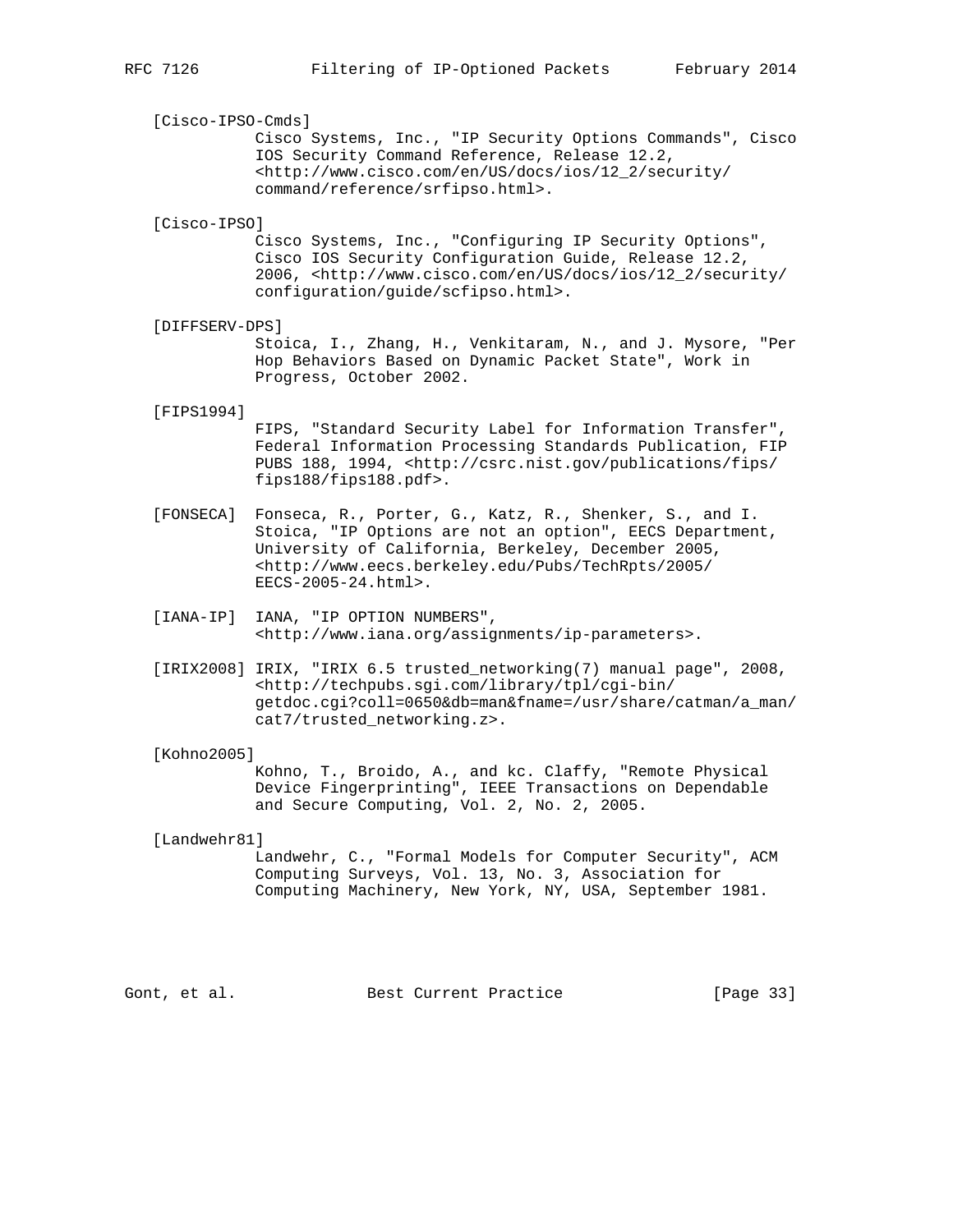[MEDINA] Medina, A., Allman, M., and S. Floyd, "Measuring Interactions Between Transport Protocols and Middleboxes", Proc. 4th ACM SIGCOMM/USENIX Conference on Internet Measurement, October 2004.

[Microsoft1999]

 Microsoft, "Microsoft Security Program: Microsoft Security Bulletin (MS99-038). Patch Available for "Spoofed Route Pointer" Vulnerability", September 1999, <http://www.microsoft.com/technet/security/bulletin/ ms99-038.mspx>.

### [OpenBSD1998]

 OpenBSD, "OpenBSD Security Advisory: IP Source Routing Problem", February 1998, <http://www.openbsd.org/advisories/sourceroute.txt>.

- [RFC1038] St. Johns, M., "Draft revised IP security option", RFC 1038, January 1988.
- [RFC1063] Mogul, J., Kent, C., Partridge, C., and K. McCloghrie, "IP MTU discovery options", RFC 1063, July 1988.
- [RFC1108] Kent, S., "U.S. Department of Defense Security Options for the Internet Protocol", RFC 1108, November 1991.
- [RFC1385] Wang, Z., "EIP: The Extended Internet Protocol", RFC 1385, November 1992.
- [RFC1393] Malkin, G., "Traceroute Using an IP Option", RFC 1393, January 1993.
- [RFC1475] Ullmann, R., "TP/IX: The Next Internet", RFC 1475, June 1993.
- [RFC1770] Graff, C., "IPv4 Option for Sender Directed Multi- Destination Delivery", RFC 1770, March 1995.
- [RFC2205] Braden, B., Zhang, L., Berson, S., Herzog, S., and S. Jamin, "Resource ReSerVation Protocol (RSVP) -- Version 1 Functional Specification", RFC 2205, September 1997.
- [RFC2407] Piper, D., "The Internet IP Security Domain of Interpretation for ISAKMP", RFC 2407, November 1998.
- [RFC3585] Jason, J., Rafalow, L., and E. Vyncke, "IPsec Configuration Policy Information Model", RFC 3585, August 2003.

Gont, et al. Best Current Practice [Page 34]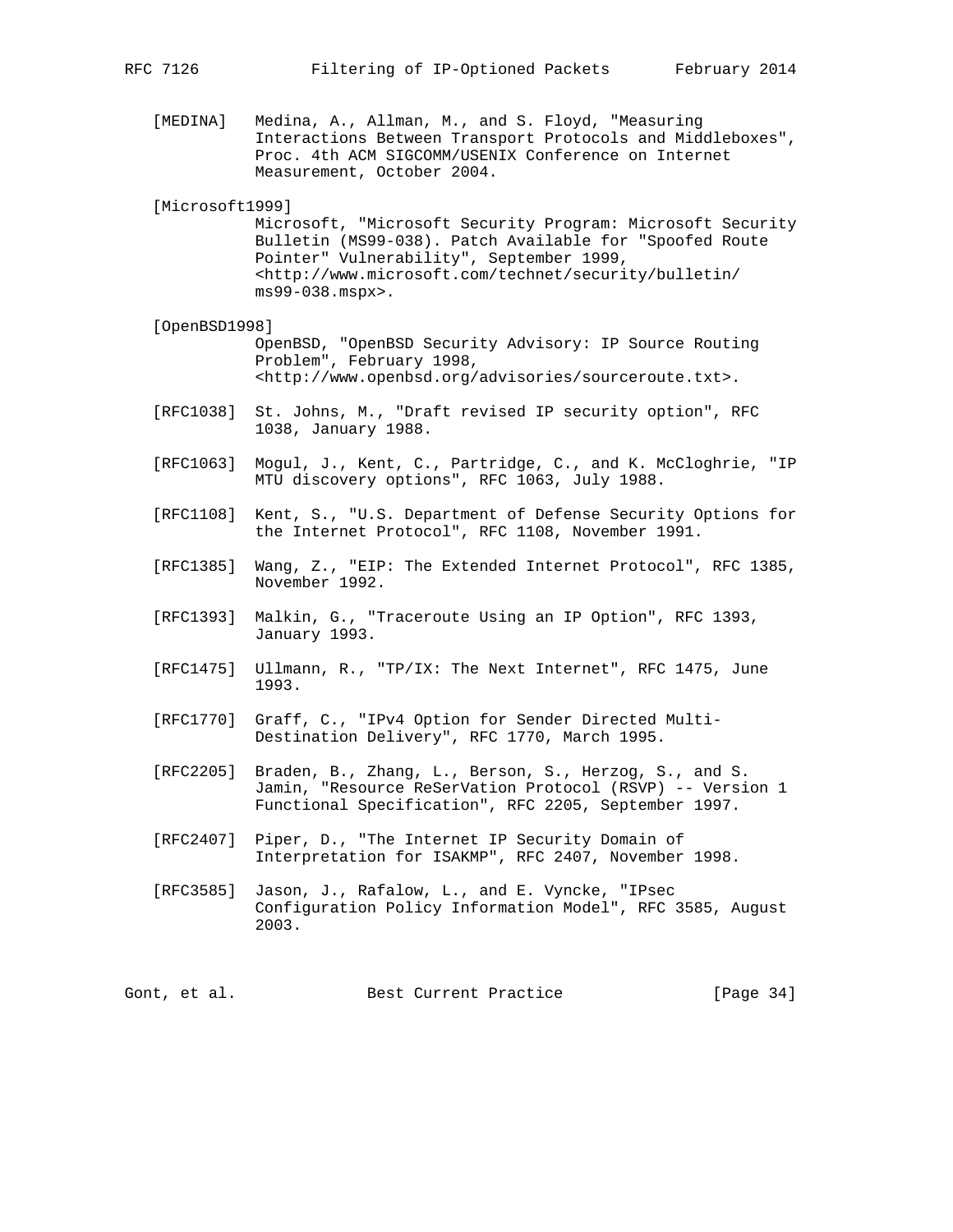- [RFC4306] Kaufman, C., "Internet Key Exchange (IKEv2) Protocol", RFC 4306, December 2005.
- [RFC4782] Floyd, S., Allman, M., Jain, A., and P. Sarolahti, "Quick- Start for TCP and IP", RFC 4782, January 2007.
- [RFC4807] Baer, M., Charlet, R., Hardaker, W., Story, R., and C. Wang, "IPsec Security Policy Database Configuration MIB", RFC 4807, March 2007.
- [RFC4949] Shirey, R., "Internet Security Glossary, Version 2", RFC 4949, August 2007.
- [RFC5350] Manner, J. and A. McDonald, "IANA Considerations for the IPv4 and IPv6 Router Alert Options", RFC 5350, September 2008.
- [RFC5570] StJohns, M., Atkinson, R., and G. Thomas, "Common Architecture Label IPv6 Security Option (CALIPSO)", RFC 5570, July 2009.
- [RFC5996] Kaufman, C., Hoffman, P., Nir, Y., and P. Eronen, "Internet Key Exchange Protocol Version 2 (IKEv2)", RFC 5996, September 2010.
- [RFC6192] Dugal, D., Pignataro, C., and R. Dunn, "Protecting the Router Control Plane", RFC 6192, March 2011.
- [RFC6274] Gont, F., "Security Assessment of the Internet Protocol Version 4", RFC 6274, July 2011.

#### [SELinux2008]

 National Security Agency (United States), "Security- Enhanced Linux - NSA/CSS", January 2009, <http://www.nsa.gov/research/selinux/index.shtml>.

### [Solaris2008]

 "Solaris Trusted Extensions: Labeled Security for Absolute Protection", 2008, <http://www.oracle.com/technetwork/server-storage/ solaris10/overview/trusted-extensions-149944.pdf>.

Gont, et al. Sest Current Practice [Page 35]